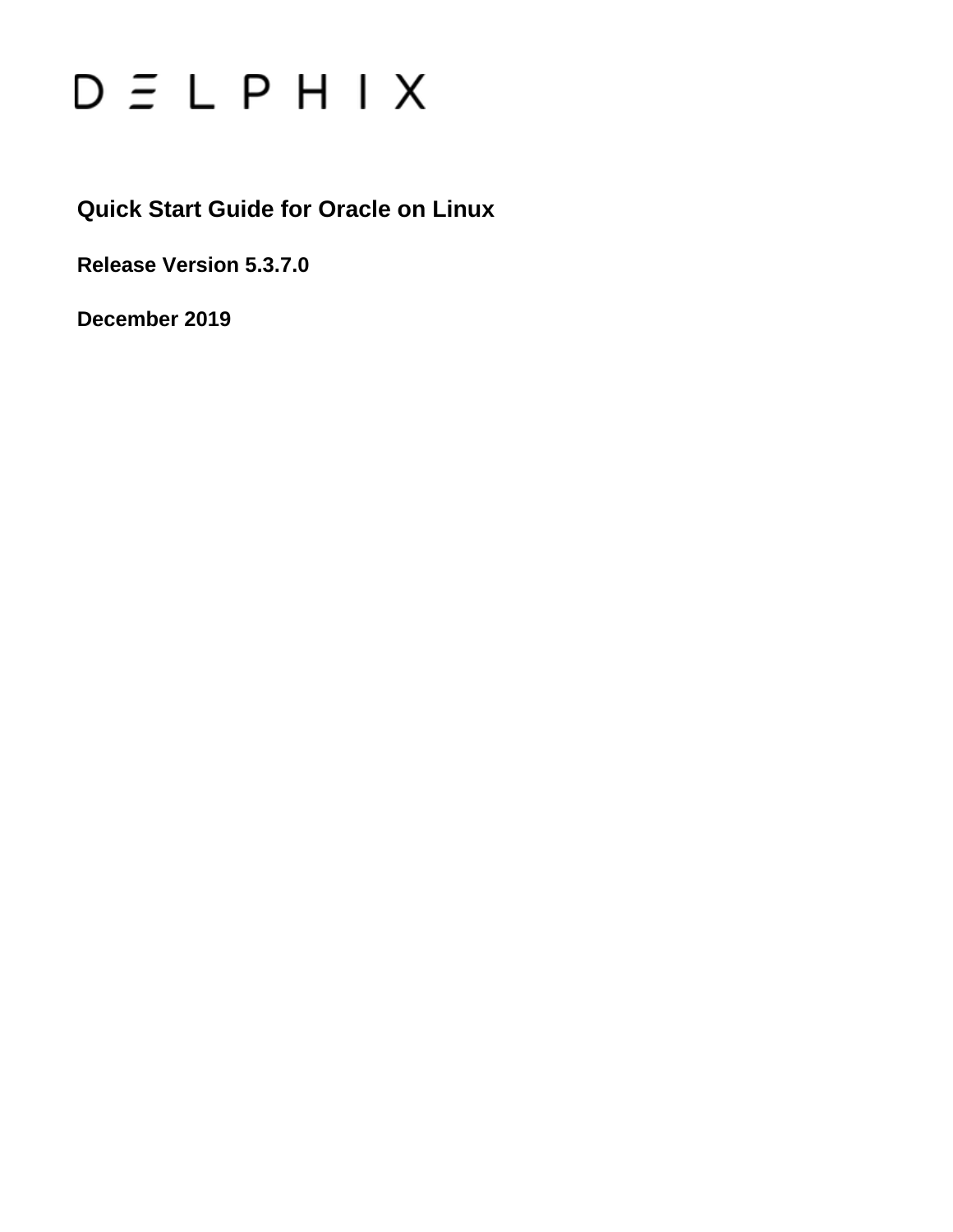Quick Start Guide for Oracle on Linux

You can find the most up-to-date technical documentation at:

**[docs.delphix.com](http://docs.delphix.com)** The Delphix Web site also provides the latest product updates.

If you have comments about this documentation, submit your feedback to: infodev@delphix.com

© 2019 Delphix Corp. All rights reserved.

Delphix and the Delphix logo and design are registered trademarks or trademarks of Delphix Corp. in the United States and/or other jurisdictions.

All other marks and names mentioned herein may be trademarks of their respective companies.

Delphix Corp. 1400 Seaport Blvd, Suite 200 Redwood City, CA 94063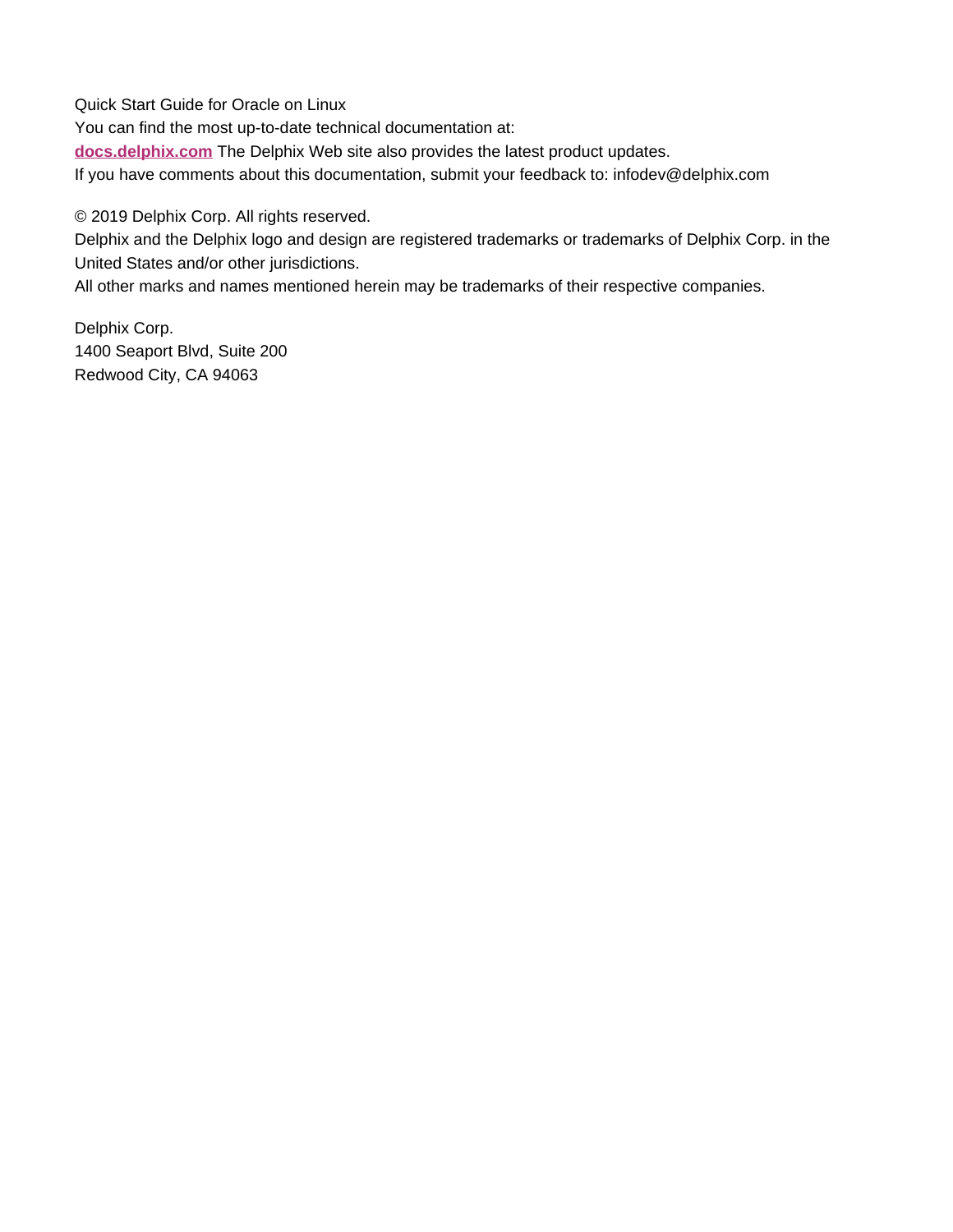## **Quick Start Guide for Oracle on Linux**

- **[Overview](#page-2-0)**
- **[Setup Network Access to Delphix Engine](#page-4-0)**
- **[Setting Up the Delphix Engine](#page-6-0)** 
	- **[Administrators](#page-7-0)**
	- **[Time](#page-7-1)**
	- **[Network](#page-8-0)**
	- **[Storage](#page-8-1)**
	- **[Serviceability](#page-8-2)**
	- **[Authentication Service](#page-8-3)**
	- **[Registration](#page-8-4)**
	- **[Summary](#page-9-0)**
- **[Source Host Requirements](#page-9-1)**
- **[Source Database Requirements](#page-11-0)**
- **[Target Host Requirements](#page-13-0)**
- **[Deploy Hostchecker to Validate Delphix Requirements](#page-15-0)**
- **[Adding Oracle Source and Target Environments](#page-16-0)**
- **[Linking an Oracle Data Source](#page-17-0)**
- **[Provisioning an Oracle VDB](#page-18-0)**
- **[Next Steps](#page-21-0)**

This quick start guide, which is excerpted from the larger User Guide, is intended to provide you with a quick overview of working with Oracle database objects in the Delphix Engine. It does not cover advanced configuration options including Oracle RAC, Linking to Standby, or best practices for performance. It assumes that you are working in a Lab/Dev setting and attempting to quickly test Delphix Engine functionality. It assumes you will use the VMware Hypervisor.

## <span id="page-2-0"></span>**Overview**

In this guide, we will walk through deploying a Delphix Engine, configuring Oracle Source and Target environments on Linux servers, creating a dSource, and provisioning a VDB.

The following diagram describes the engine topology for Oracle environments. It illustrates the recommended ports to be open from the engine to remote services, to the engine, and to the Source and Target Environments.

For this Quick Start Guide, you can ignore the following components: XPP/Validated Sync Host, Replicated Engine, and Delphix Masking Engine.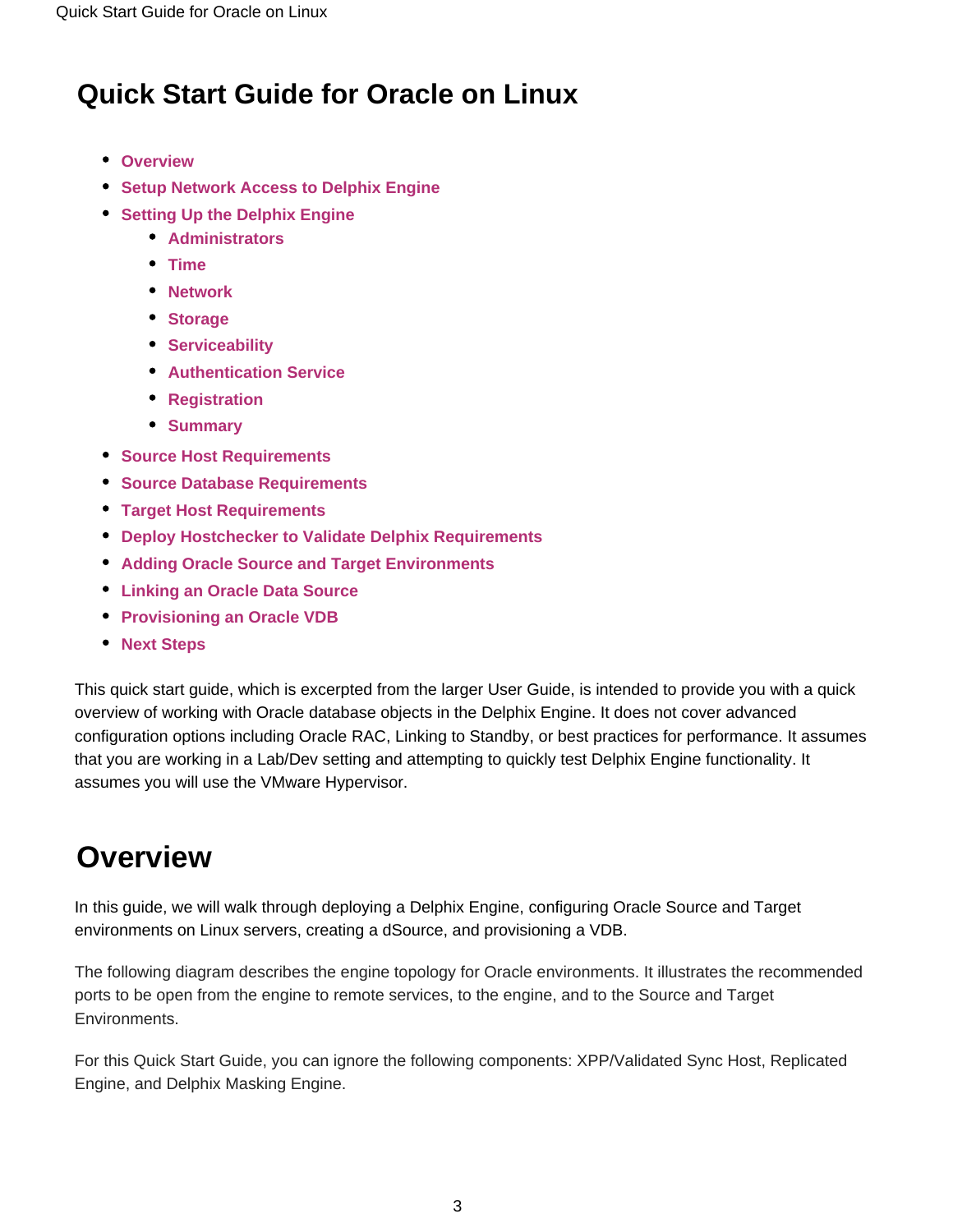

Note: Oracle listener typically runs on TCP 1521. In cases where other ports are used, substitute for 1521 above.

## Deploy OVA on VMware

Use the Delphix-supplied OVA file to install the Delphix Engine. The OVA file is configured with many of the minimum system requirements and deploys to one 300GB hard disk with 8 vCPUs and 64GB RAM. The underlying storage for the install is assumed to be redundant SAN storage.

- 1. Download the OVA file from **<https://download.delphix.com>**. You will need a support login from your sales team or a welcome letter.
	- a. Navigate to "Virtual Appliance" and download the appropriate OVA. If you are unsure, use the **HW v10 OVA** type.
- 2. Login using the vSphere client to the vSphere server (or vCenter Server) where you want to install the Delphix Engine.
- 3. In the vSphere Client, click **File**.
- 4. Select **Deploy OVA Template**.
- 5. Browse to the OVA file.
- 6. Click **Next**.
- 7. Select a **hostname** for the Delphix Engine. This hostname will also be used in configuring the Delphix Engine network.
- 8. Select the **data center** where the Delphix Engine will be located.
- 9. Select the **cluster** and the **ESX host**.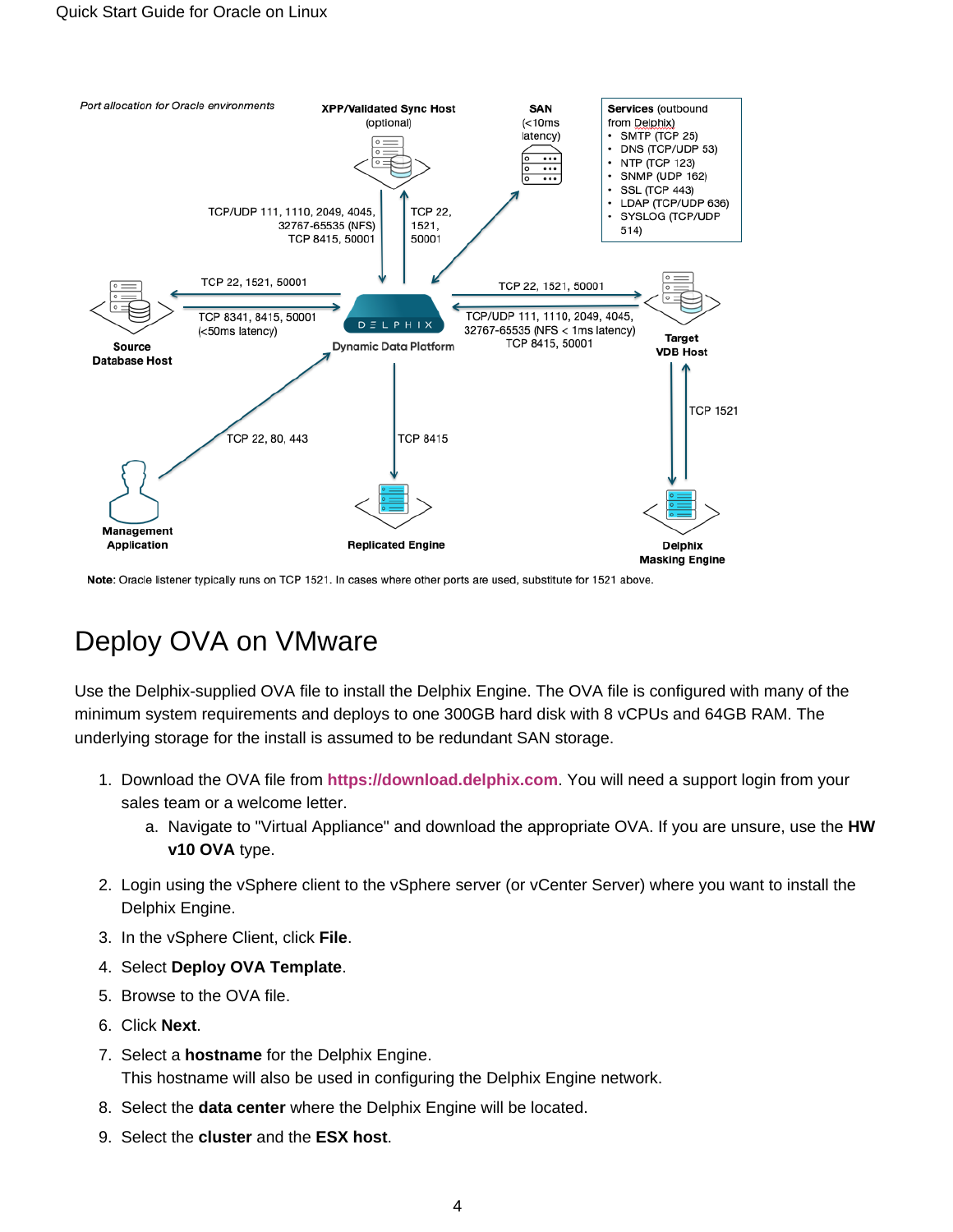- 10. Select one (1) **data store** for the **Delphix OS**. This datastore can be **thin-provisioned** and must have enough free space to accommodate the 300GB comprising the Delphix operating system.
- 11. Select four (4) or more **data stores** for Database Storage for the Delphix Engine. The Delphix Engine will stripe all of the Database Storage across these VMDKs, so for optimal I/O performance each VMDK must be equal in size and be configured **Thick Provisioned - Eager Zeroed**. Additionally, these VMDKs should be distributed as evenly as possible across all four SCSI I/O controllers.
- 12. Select the **virtual network** you want to use. If using multiple physical NICs for link aggregation, you must use vSphere NIC teaming. Do not add multiple virtual NICs to the Delphix Engine itself. The Delphix Engine should use a single virtual network. For more information, see **[Optimal Network Architecture for the Delphix Engine](https://docs.delphix.com/display/DOCS537/Optimal+Network+Architecture+for+the+Delphix+Engine)**.
- 13. Click **Finish**. The installation will begin and the Delphix Engine will be created in the location you specified

**If your source database is 4 TB, you probably need 4 TB of storage for the Delphix Engine. Add at** least 4 data disks of similar size for the Delphix VM. For example: for a source database of 4 TB, create 4 VMDKs of 1 TB each.

For a full list of requirements and best practice recommendations, see **[Virtual Machine](https://docs.delphix.com/display/DOCS537/Virtual+Machine+Requirements+for+VMware+Platform)  [Requirements for VMware Platform](https://docs.delphix.com/display/DOCS537/Virtual+Machine+Requirements+for+VMware+Platform)**.

## <span id="page-4-0"></span>**Setup Network Access to Delphix Engine**

- 1. Power on the Delphix Engine and open the Console.
- 2. Wait for the Delphix Management Service and Delphix Boot Service to come online. This might take up to 10 minutes during the first boot. Wait for the large orange box to turn green.
- 3. Press any key to access the sysadmin console.
- 4. Enter **sysadmin@SYSTEM** for the username and **sysadmin** for the password.
- 5. You will be presented with a description of available network settings and instructions for editing.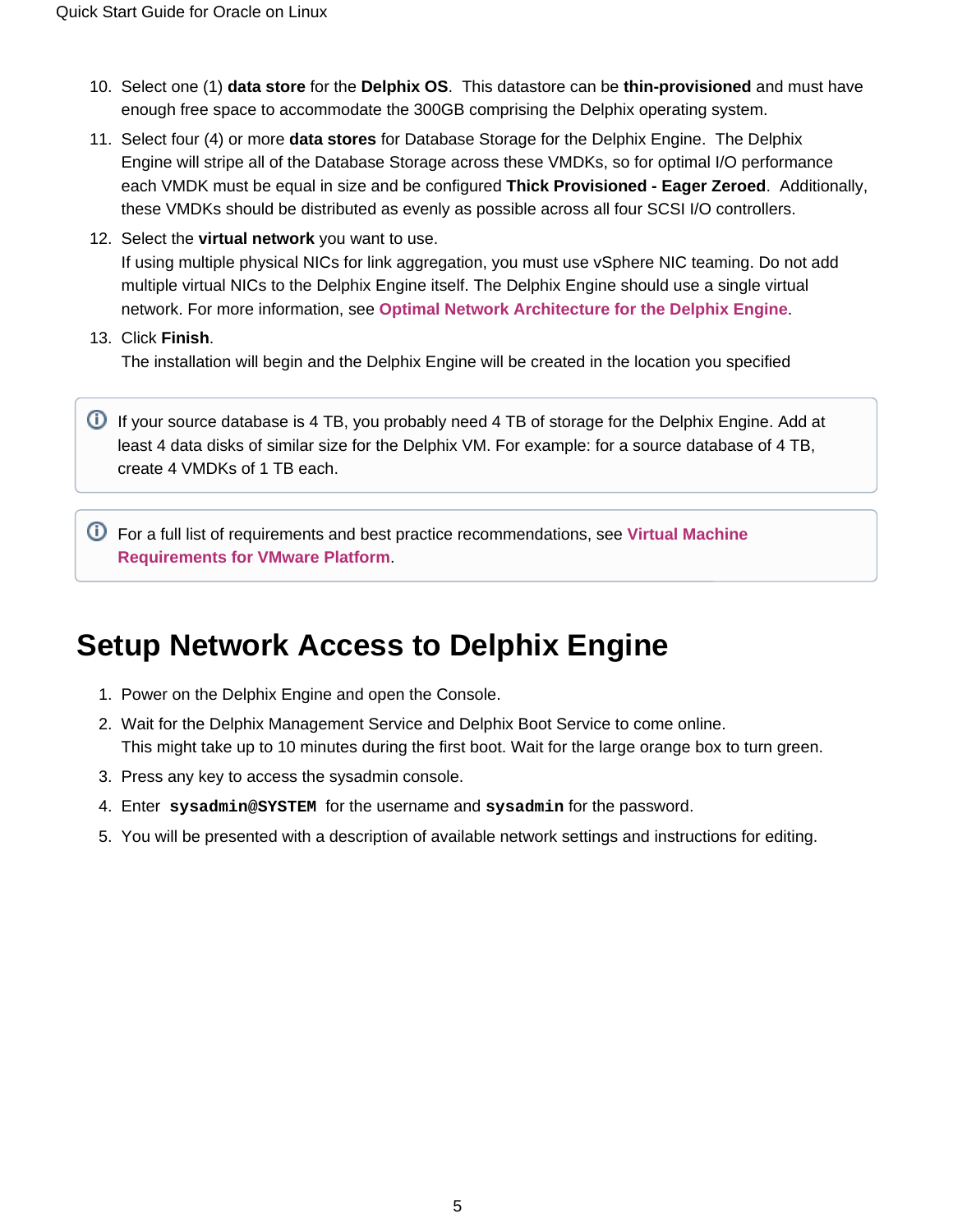```
Delphix Engine Network Setup
To access the system setup through the browser, the system must first be configured for networking in your
environment. From here, you can configure the primary interface, DNS, hostname, and default route. When DHCP 
is
configured, all other properties are derived from DHCP settings.
To see the current settings, run "get." To change a property, run "set <property>=<value>." To commit your 
changes,
run "commit." To exit this setup and return to the standard CLI, run "discard."
     defaultRoute IP address of the gateway for the default route -- for example, "1.2.3.4."
     dhcp Boolean value indicating whether DHCP should be used for the primary interface. Setting 
this value
                     to "true" will cause all other properties (address, hostname, and DNS) to be derived 
from the DHCP
                    response
     dnsDomain DNS Domain -- for example, "delphix.com"
    dnsServers DNS server(s) as a list of IP addresses -- for example, "1.2.3.4,5.6.7.8."
     hostname Canonical system hostname, used in alert and other logs -- for example, "myserver"
     primaryAddress Static address for the primary interface in CIDR notation -- for example, "1.2.3.4/22"
Current settings:
     defaultRoute: 192.168.1.1
     dhcp: false
     dnsDomain: example.com
    dnsServers: 192.168.1.1
    hostname: Delphix
     primaryAddress: 192.168.1.100/24
```
6. Configure the hostname. If you are using DHCP, you can skip this step.

delphix network setup update \*> set hostname=<hostname>

Use the same hostname you entered during the server installation.

7. Configure DNS. If you are using DHCP, you can skip this step.

```
delphix network setup update *> set dnsDomain=<domain>
delphix network setup update *> set dnsServers=<server1-ip>[,<server2-ip>,...]
```
8. Configure either a static or DHCP address.

| <b>DHCP Configuration</b>                                                                         |  |  |  |  |  |  |  |  |
|---------------------------------------------------------------------------------------------------|--|--|--|--|--|--|--|--|
| delphix network setup update *> set dhcp=true                                                     |  |  |  |  |  |  |  |  |
|                                                                                                   |  |  |  |  |  |  |  |  |
| <b>Static Configuration</b>                                                                       |  |  |  |  |  |  |  |  |
| delphix network setup update *> set dhcp=false                                                    |  |  |  |  |  |  |  |  |
| delphix network setup update *> set primaryAddress= <address>/<prefix-len></prefix-len></address> |  |  |  |  |  |  |  |  |
|                                                                                                   |  |  |  |  |  |  |  |  |
| The static IP address must be specified in CIDR notation (for example, $192.168.1.2/24$ )         |  |  |  |  |  |  |  |  |

9. Configure a default gateway. If you are using DHCP, you can skip this step.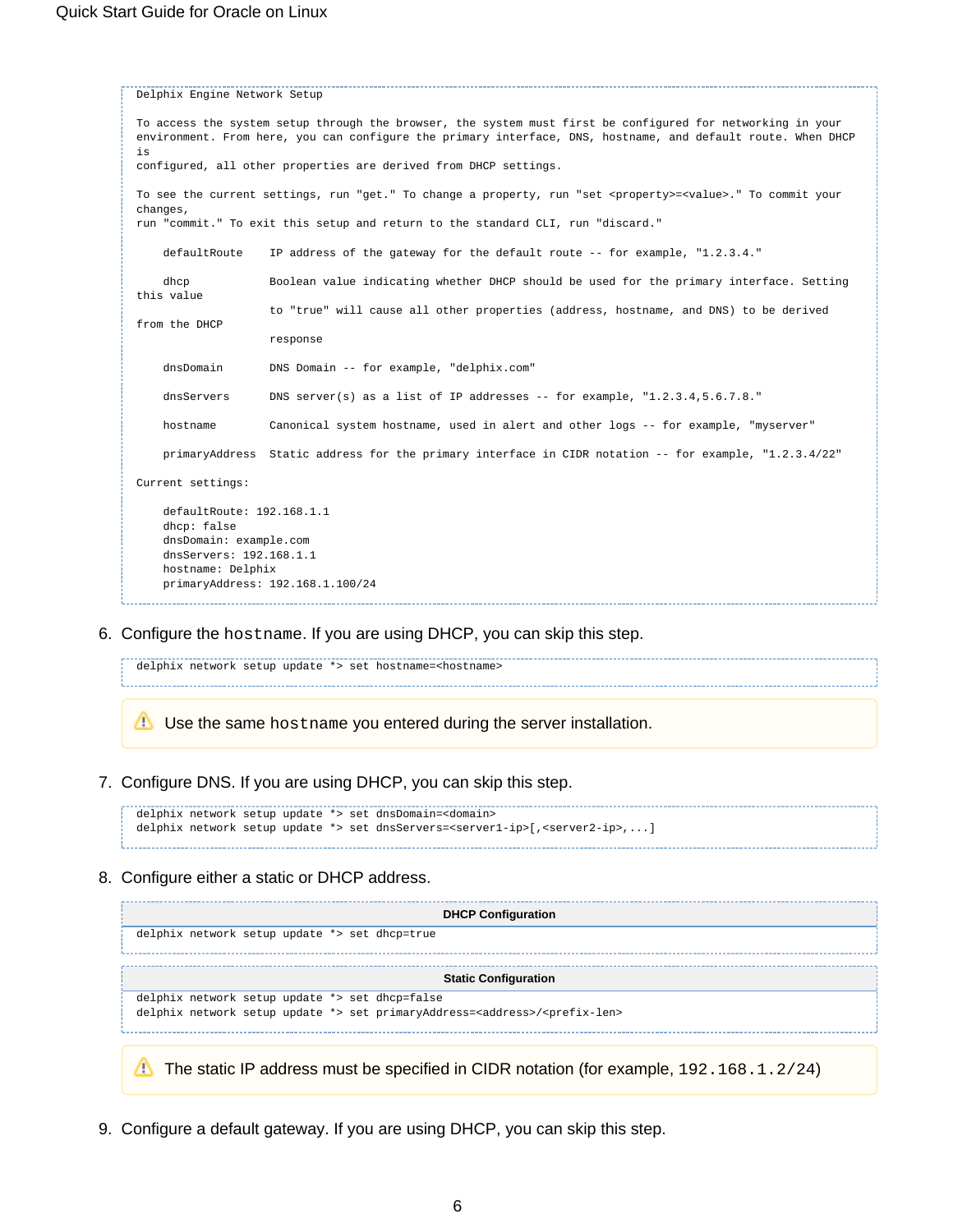delphix network setup update \*> set defaultRoute=<gateway-ip> 

10. Commit your changes. Note that you can use the get command prior to committing to verify your desired configuration.

```
delphix network setup update *> commit
Successfully committed network settings. Further setup can be done through the browser at:
        http://<address>
Type "exit" to disconnect, or any other commands to continue using the CLI.
```
- 11. Check that you can now access the Delphix Engine through a Web browser by navigating to the displayed IP address, or hostname if using DNS.
- 12. Exit setup.

```
delphix> exit
```
## <span id="page-6-0"></span>**Setting Up the Delphix Engine**

Once you setup the network access for Delphix Engine, navigate to the Delphix Engine URL in your browser for server setup.

The welcome screen below will appear for you to begin your Delphix Engine setup.



Delphix Engine Setup Screen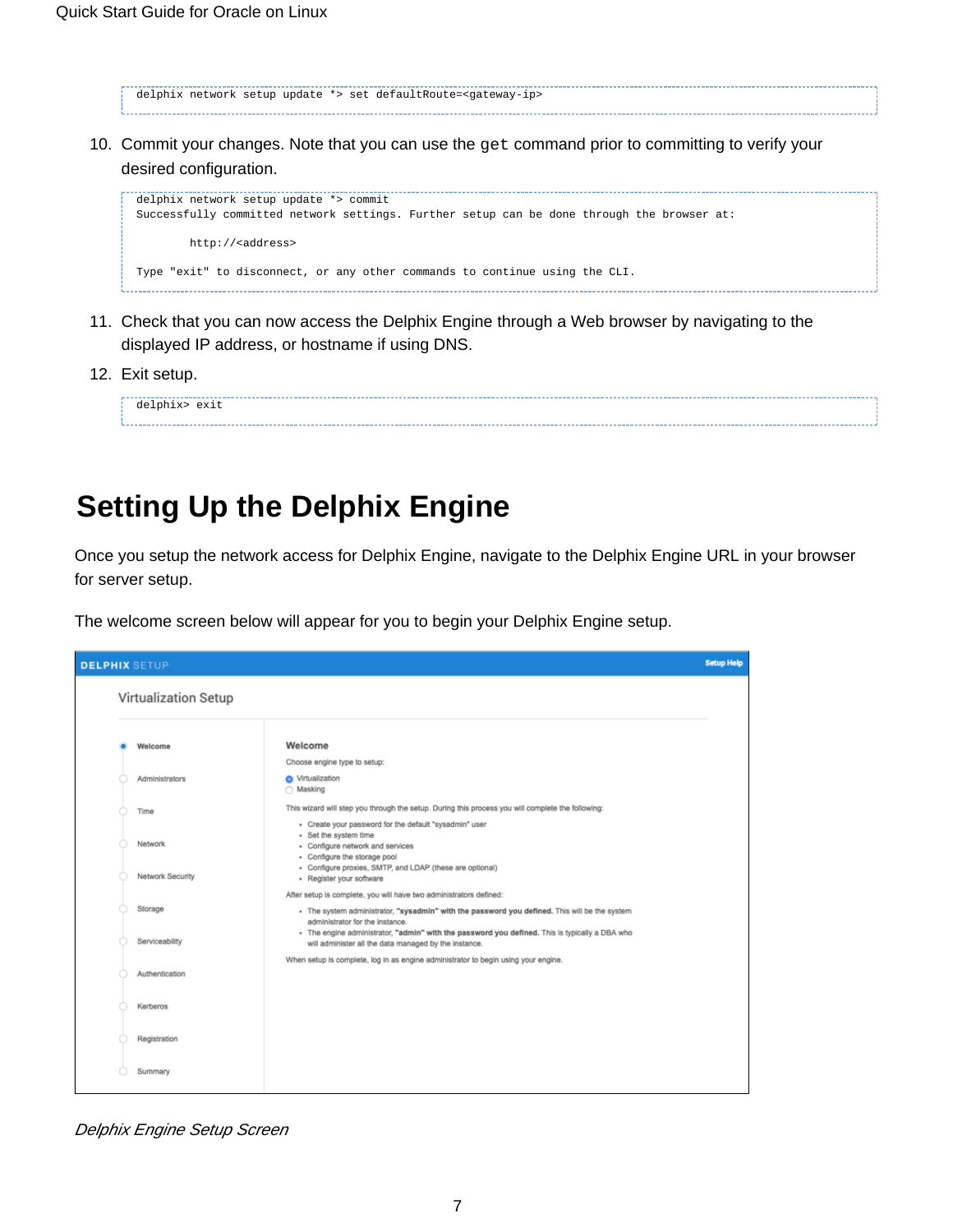The setup procedure uses a wizard process to take you through a set of configuration screens:

- Administrators
- $•$  Time
- Network
- Network Security
- Storage
- Serviceability
- Authentication
- Kerberos
- Registration
- Summary

.

1. Connect to the Delphix Engine at http://**<Delphix Engine>**/login/index.html#serverSetup

The **Delphix Setup** application will launch when you connect to the server. Enter your **sysadmin** login credentials, which initially defaults to the username **sysadmin**, with the initial default password of **sysadmin**. On first login, you will be prompted to change the initial default

2. Click **Next**.

password.

### <span id="page-7-0"></span>**Administrators**

The Delphix Engine supports two types of administrators:

- System Administrator (**sysadmin**) this is the engine system administrator. The sysadmin password is defined here**.**
- Engine Administrator (**admin)**  this is typically a DBA who will administer all the data managed by the engine.

On the Administrators tab, you set up the sysadmin password by entering an email address and password. The details for the admin are displayed for reference.

The default domain user created on Delphix Engines from 5.3.1 is known as **admin** instead of delphix\_admin. When engines created before 5.3.1 are upgraded to 5.3.1 or later they will retain their old username 'delphix\_admin'. To avoid complications Delphix recommends creating users with an admin role and then Disabling delphix\_admin.

### <span id="page-7-1"></span>**Time**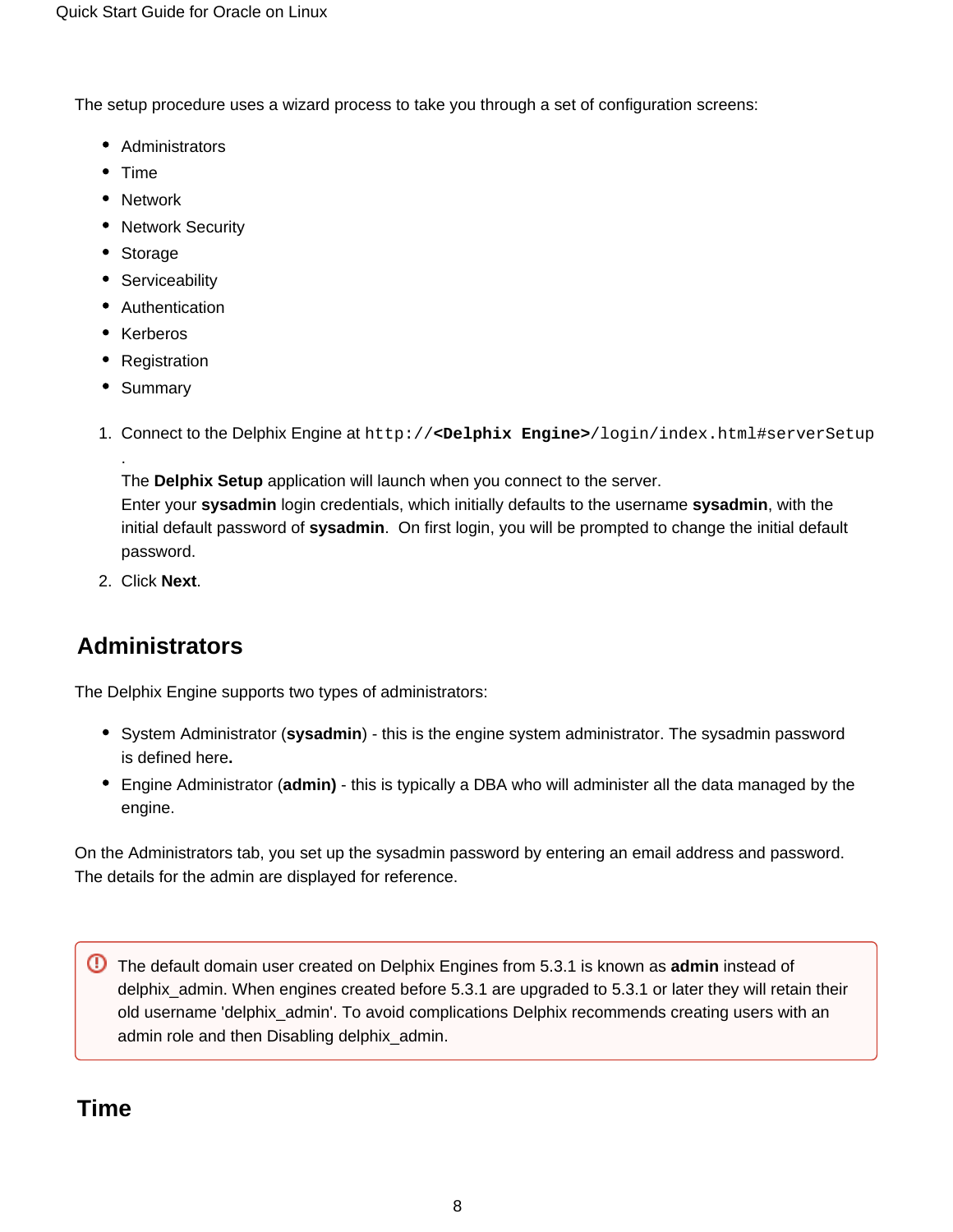The engine time is used as the baseline for setting policies that coordinate between virtual databases and external applications

Choose your option to setup system time in this section. For a Quick Start, simply set the time and your timezone. You can change this later.

### <span id="page-8-0"></span>**Network**

The initial out-of-the-box network configuration in the OVA file is set to use a single VMXNET3 network adapter.

You have already configured this in the initial configuration. Delphix supports more advanced configurations, but you can enable those later.

### <span id="page-8-1"></span>**Storage**

You should see the data storage VMDKs or RDMs you created during the OVA installation. Click **Next** to configure these for data storage.

### <span id="page-8-2"></span>**Serviceability**

Choose your options to configure serviceability settings.

For a Quick Start, accept the defaults. You can change this later.

### <span id="page-8-3"></span>**Authentication Service**

Choose your options to configure authentication services.

For a Quick Start, accept the defaults. You can change this later.

### <span id="page-8-4"></span>**Registration**

If the Delphix Engine has access to the external Internet (either directly or through a web proxy), then you can auto-register the Delphix Engine:

- 1. Enter your **Support Username** and **Support Password**.
- 2. Click **Register**.

If external connectivity is not immediately available, you must perform manual registration.

- 1. Copy the **Delphix Engine registration code** in one of two ways:
	- a. Manually highlight the registration code and copy it to clipboard. Or,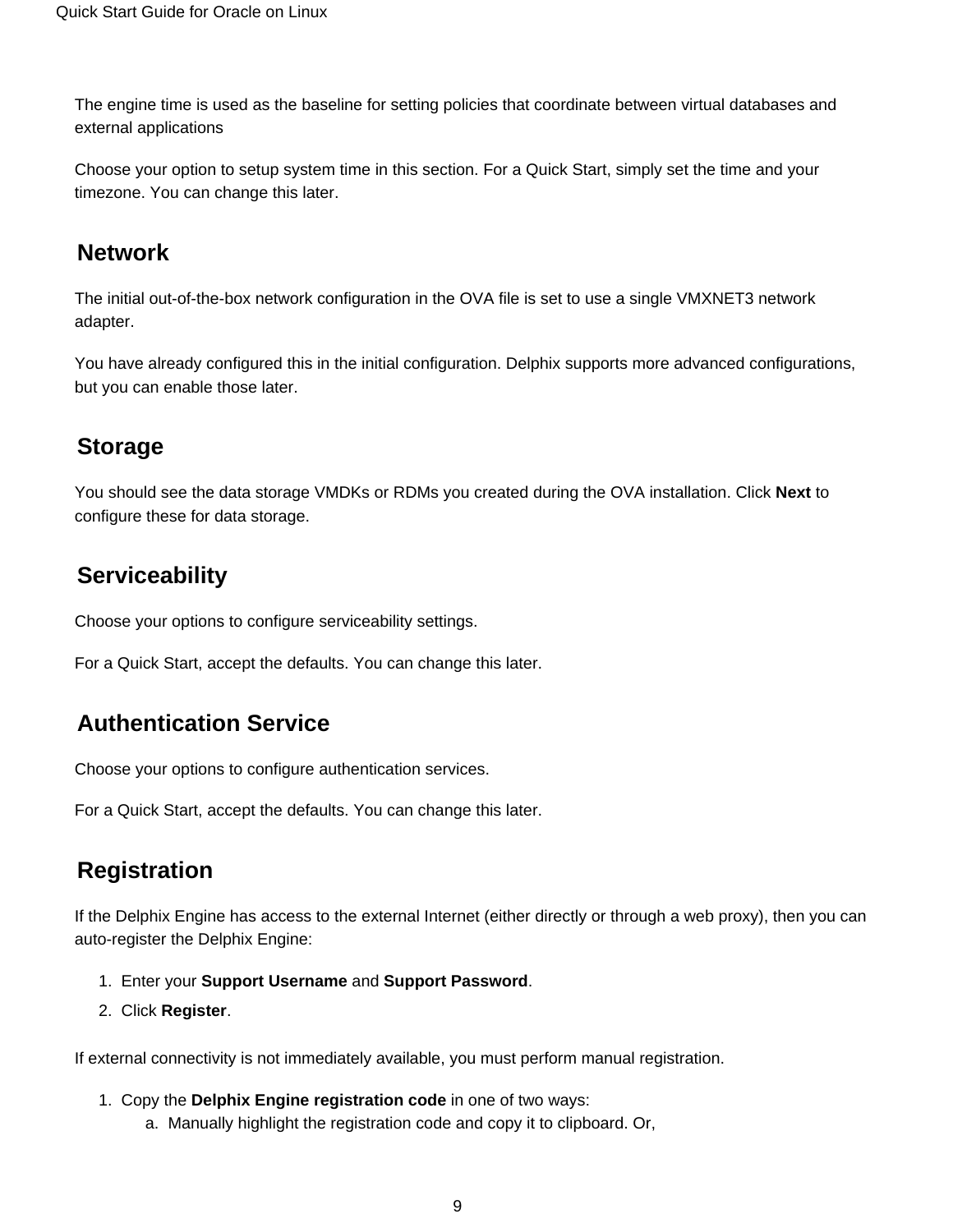#### b. Click **Copy Registration Code to Clipboard**.

- 2. Transfer the Delphix Engine's registration code to a workstation with access to the external network Internet. For example, you could e-mail the registration code to an externally accessible e-mail account.
- 3. On a machine with access to the external Internet, please use your browser to navigate to the Delphix Registration Portal at **[http://register.delphix.com](http://register.delphix.com/)**.
- 4. Login with your Delphix support credentials (username and password).
- 5. Paste the **Registration Code**.
- 6. Click **Register**.
- Although your Delphix Engine will work without registration, we strongly recommend that you register each engine as part of the setup. Failing to register the Delphix Engine will impact its supportability and security in future versions.

To regenerate the registration code for a Delphix Engine please refer to, **[Regenerating the Delphix Engine](https://docs.delphix.com/display/DOCS537/Regenerating+the+Delphix+Engine+Registration+Code)  [Registration Code](https://docs.delphix.com/display/DOCS537/Regenerating+the+Delphix+Engine+Registration+Code)**. Delphix strongly recommends that you regenerate this code and re-register the engine regularly to maximize the Support Security of the Delphix Engine. Delphix recommends doing this every six months.

### <span id="page-9-0"></span>**Summary**

The final summary tab will enable you to review your configurations for System Time, Network, Storage, Serviceability, and Authentication.

- 1. Click the **Back** button to go back and to change the configuration for any of these server settings.
- 2. If you are ready to proceed, then click **Submit**.
- 3. Click **Yes** to confirm that you want to save the configuration.
- 4. Click **Setup** to acknowledge the successful configuration.
- 5. There will be a wait of several minutes as the Delphix Engine completes configuration.

### <span id="page-9-1"></span>**Source Host Requirements**

- 1. Create an operating system user (**delphix\_os**). This user is easily created by the **[createDelphixOSUse](https://docs.delphix.com/download/attachments/120930377/createDelphixOSUser.sh?version=1&modificationDate=1548354966461&api=v2) [r.sh](https://docs.delphix.com/download/attachments/120930377/createDelphixOSUser.sh?version=1&modificationDate=1548354966461&api=v2)** script.
	- a. Profile and privileges should be the same as the Oracle user (i.e. **oracle**) on the host. For example, **delphix\_os** should have the same environment variable settings (\$PATH, \$ORACLE\_HOME, etc.), umask, and ulimit settings, as **oracle**.

Shortcut: Source the **oracle** login script from the **delphix\_os** login script.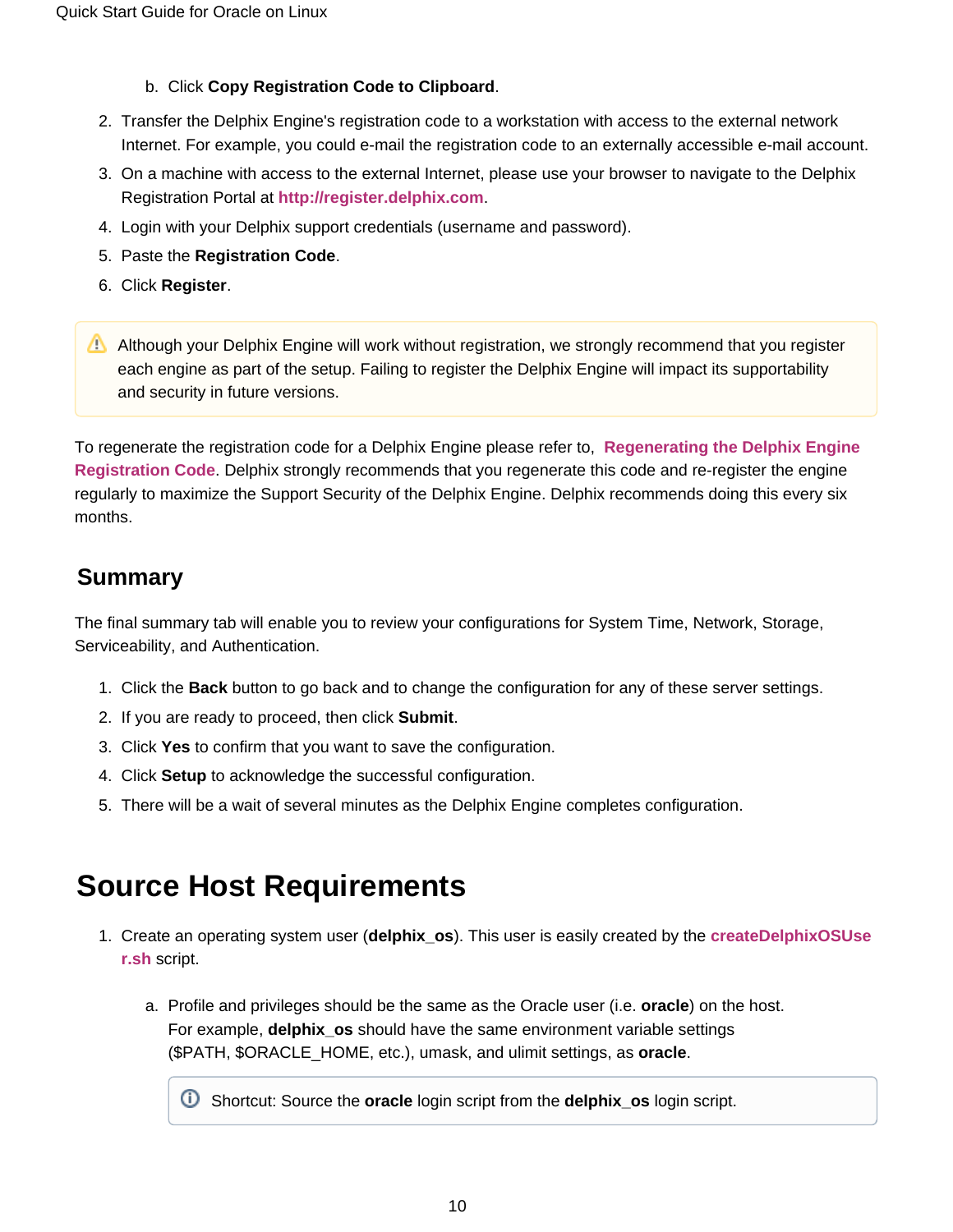- b. Group memberships:
	- i. The primary OS group of the Delphix Engine software owner account's (i.e. **delphix\_os**) should be the same as the Oracle software owner account (i.e. **oracle**). In most cases, this is an OS group named **oinstall**. There are lots of cases where the OS group named **d ba** fills this role, so be sure to check the group membership of the Oracle software owner account.

### **Oracle Inventory OS group**

The explanation of which OS group is primary on all Oracle software owner accounts is documented in the "Oracle12c Database Installation Guide" in the chapter on "**[Configuring Users, Groups, and Environments for Oracle](http://docs.oracle.com/database/121/LADBI/usr_grps.htm#LADBI7652)  [Database](http://docs.oracle.com/database/121/LADBI/usr_grps.htm#LADBI7652)**", which states explicitly that the OS group for the Oracle Inventory **oinsta ll** should be primary. However, please be aware that not all Oracle installations necessarily follow these guidelines.

ii. If the Oracle OSDBA group (typically **dba**) is not already the primary OS group of the Delphix software owner account (i.e. **delphix\_os**), then it must be set as a secondary group.

The reason Delphix Engine software owner account (i.e. **delphix\_os**) must have membership in the same OS groups as the Oracle software owner (i.e. **oracle**), specifically in the OSDBA group, is so that the engine can execute the Oracle RMAN executable, which to do so requires connection to the database instance as SYSDBA.

OS accounts belonging to the OSDBA group can employ "OS authentication" when connecting to an Oracle database instance by not specifying a username or a password (i. e. **rman target /**), thus eliminating the need to store or retrieve a SYSDBA password.

### **Oracle 12c**

For Oracle 12c and later versions of Oracle databases which provide better role separation, the **delphix\_os** user can also use OSBACKUPDBA as its secondary group. This is typically the **backupdba** group on the host. For more information, please refer to the "Oracle12c Database Installation Guide" in the chapter subsection on "**[Extended Oracle Database Groups for Job Role Separation](http://docs.oracle.com/database/121/LADBI/usr_grps.htm#BABHDBFJ)**".

iii. If the Oracle ASM ownership groups (typically **asmadmin** and **asmdba**) exist on the host, they should be assigned to the Delphix Engine software owner account (i.e. **delphix\_os**) as secondary groups.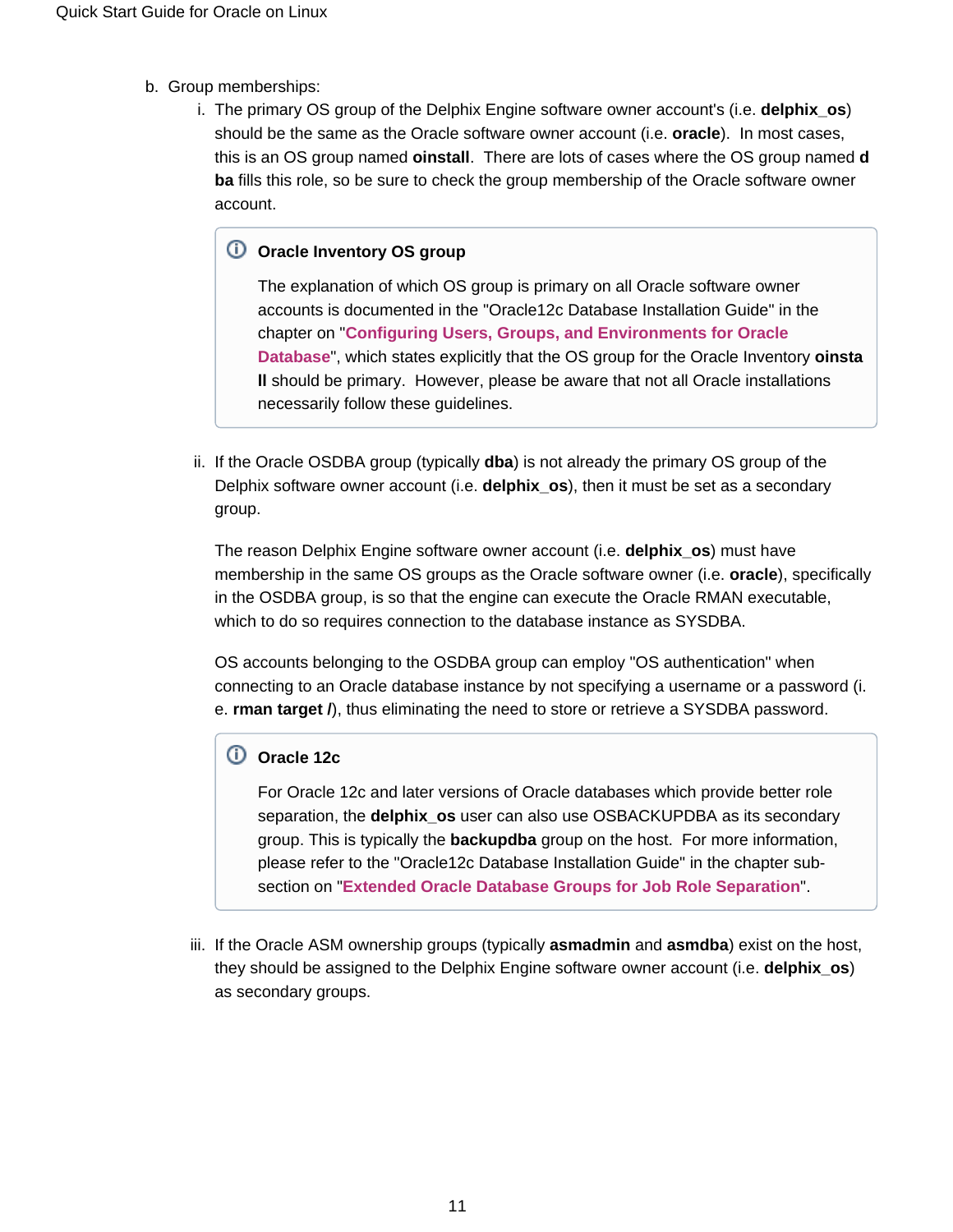#### **Summary**

An excellent "rule of thumb" to follow is that the setup of OS groups for the Delphix Engine software owner account (i.e. **delphix\_os**) should be the same as for the Oracle software owner account (i.e. **oracle**).

- 2. There must be a directory on the source host where the Delphix Engine Toolkit can be installed, for example: /var/opt/delphix/Toolkit.
	- a. The **delphix\_os** user and primary OS group (i.e. **oinstall**) must own the directory.
	- b. The directory must have permissions -rwxrwx--- (0770), but you can also use more permissive settings.
	- c. The file-system in which this directory resides should have at least 1.6GB of available storage: 400MB for the toolkit and 400MB for the set of logs generated by each client that runs out of the toolkit.
- 3. The Delphix Engine must be able to make an SSH connection to the source host (typically port 22).

Sudo access to ps on the Linux operating system is required for the detection of listeners with non-standard configurations on both source and target environments. Super-user access level is needed to determine the TN S\_ADMIN environment variable of the user running the listener (typically **oracle**, the installation owner). From T NS\_ADMIN, the Delphix OS user **delphix\_os** can derive connection parameters.

```
Example: Linux /etc/sudoers entries for a Delphix Source
Defaults:delphix_os !requiretty
delphix_os ALL=NOPASSWD:/bin/ps
```
On a Linux target, sudo access to mount and umount is also required.

```
Example: Linux /etc/sudoers file for a Delphix Target
Defaults:delphix_os !requiretty
delphix_os ALL=NOPASSWD: \ 
/bin/mount, /bin/umount, /bin/ps
```
## <span id="page-11-0"></span>**Source Database Requirements**

- 1. Source databases must be in **ARCHIVELOG** mode to ensure that redo logs are archived. **(Mandatory).**  Archive logs are required to make SnapSyncs consistent and provisionable.
- 2. There must be a database user (**delphix\_db**) created by the **[createDelphixDBUser.sh](https://docs.delphix.com/download/attachments/120930377/createDelphixDBUser.sh?version=1&modificationDate=1548354966484&api=v2)** script. This script is part of the HostChecker bundle and grants **SELECT** privileges on specific system tables for the user. See the topics **[Using HostChecker to Validate Oracle Source and Target Environments](https://docs.delphix.com/display/DOCS537/Using+HostChecker+to+Validate+Oracle+Source+and+Target+Environments)** for more about using the HostChecker bundle.

⋒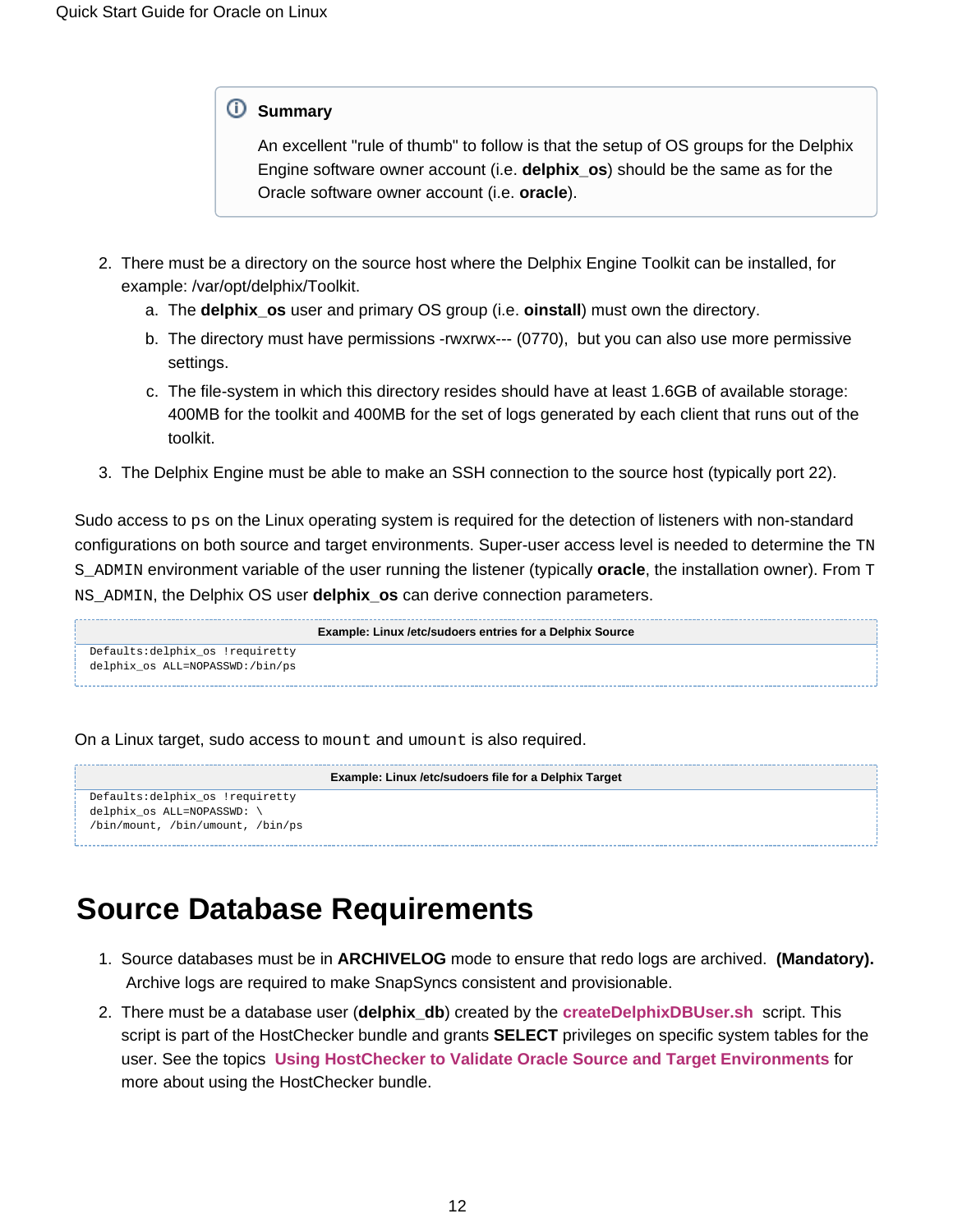#### **Oracle pluggable databases**

For an Oracle pluggable database, there must be one database user (delphix\_db) for the pluggable database and one common database user (c##delphix\_db) for its container database. The createDelphixDBUser.sh script should be run twice to create a CDB user and then a PDB user.

3. Enable **Block Change Tracking (BCT)**. **(Highly Recommended)**. Without BCT, incremental SnapSyncs must scan the entire database.

**U** BCT is an Enterprise Edition feature.

#### **Patch Required**

In order to use BCT in versions, 10.2.0.5 and 11.2.0.2 (even for primary databases) Oracle installation should have a patch for Oracle Bug 10170431. Without this fix, BCT might use too much CPU. See MOS 10170431.8

If an Oracle installation has already been patched or once the patch is applied, use the CLI to update the repository for this installation so that applied patches include Oracle bug number 10170431, this will let SnapSync know that the bug has been fixed. If the repository does not indicate that Oracle bug 10170431 has been addressed, SnapSync will show a warning about this bug for each SnapSync.

See **[Updating repository for Oracle applied patches with the Command Line Interface](https://docs.delphix.com/display/DOCS537/Linking+Oracle+Physical+Standby+Databases#LinkingOraclePhysicalStandbyDatabases-AppliedPatches)**

See **[Linking Oracle Physical Standby Databases](https://docs.delphix.com/display/DOCS537/Linking+Oracle+Physical+Standby+Databases)** for restrictions on enabling BCT on Oracle Physical Standby databases.

Enter this command to enable BCT:

alter database enable block change tracking using file '<user specified file>';

The "*USING FILE user\_specified\_file*" clause defines the location of the change tracking file on the OS. This can be omitted by enabling OMF (Oracle-Managed Files).

4. Enable **FORCE LOGGING**. **(Highly Recommended)**. This prevents **NOLOGGING** operations on Source Databases. Oracle requires FORCE LOGGING for proper management of standby databases.

Enter this command to enable FORCE LOGGING:

SOL> ALTER DATABASE force logging;

O)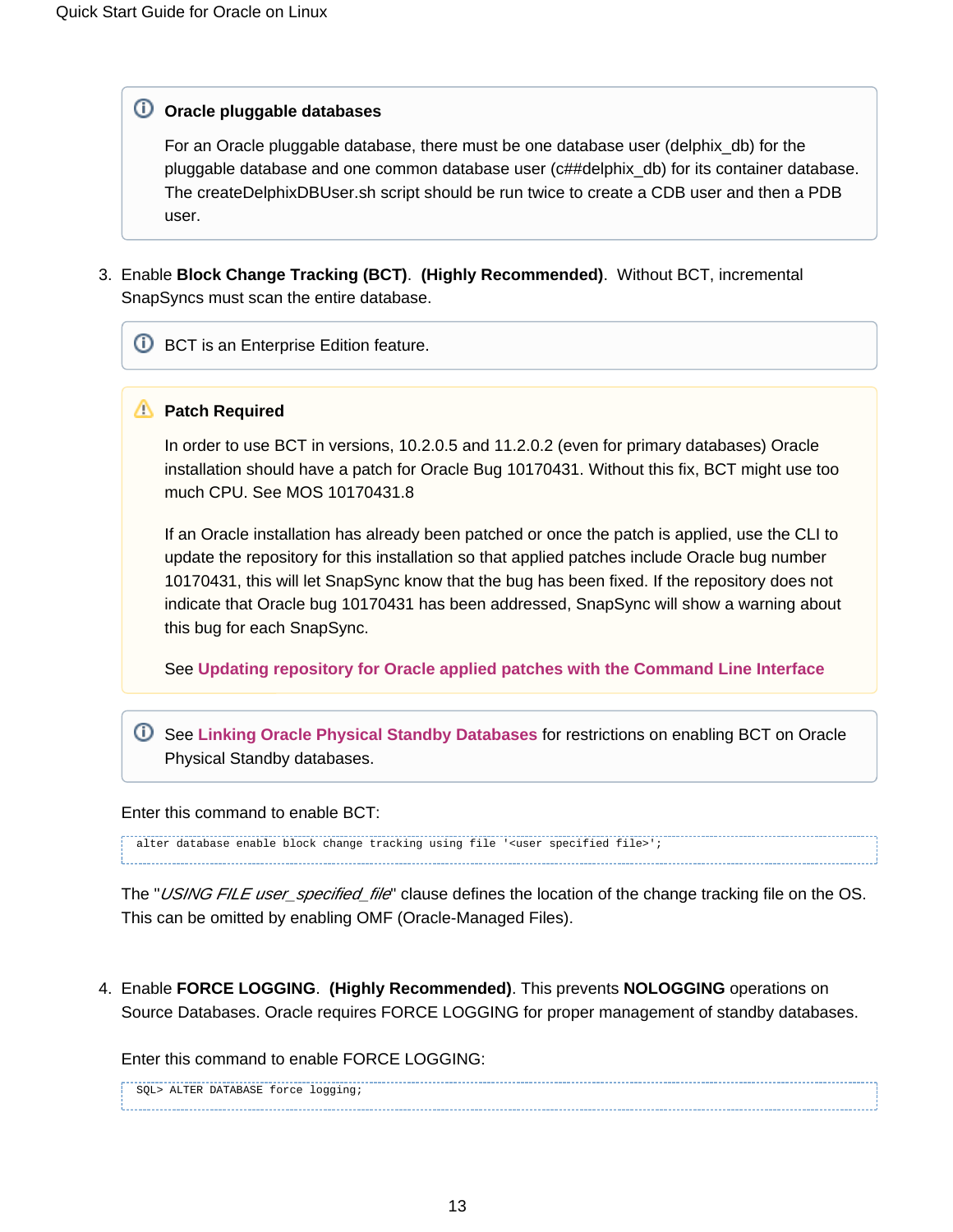- **U** If you do not enable FORCE LOGGING and NOLOGGING operations take place, you will get a Fault from the Delphix Engine. If you must use NOLOGGING to meet specific performance criteria, take a new snapshot of the source database after doing the NOLOGGING operations to bring the dSource up-to-date before provisioning VDBs. To avoid repeated Faults, you can disable "Diagnose Nologging" on your dSource.
- 5. If the online redo log files are located on RAW or ASM devices, then the Delphix Engine LogSync feature can operate in **Archive Only** mode only. See the topics **[Advanced Data Management](https://docs.delphix.com/display/DOCS537/Advanced+Data+Management+Settings+for+Oracle+dSources)  [Settings for Oracle dSources](https://docs.delphix.com/display/DOCS537/Advanced+Data+Management+Settings+for+Oracle+dSources)** and **[Linking Oracle Physical Standby Databases](https://docs.delphix.com/display/DOCS537/Linking+Oracle+Physical+Standby+Databases)** for more information.

# <span id="page-13-0"></span>**Target Host Requirements**

- 1. Create an operating system user (**delphix\_os**). This user is easily created by the **[createDelphixOSUse](https://docs.delphix.com/download/attachments/120930377/createDelphixOSUser.sh?version=1&modificationDate=1548354966461&api=v2) [r.sh](https://docs.delphix.com/download/attachments/120930377/createDelphixOSUser.sh?version=1&modificationDate=1548354966461&api=v2)** script.
	- a. Profile and privileges should be the same as the Oracle user (i.e. **oracle**) on the host. For example, **delphix\_os** should have the same environment variable settings (\$PATH, \$ORACLE\_HOME, etc.), umask, and ulimit settings, as **oracle**.

Shortcut: Source the **oracle** login script from the **delphix\_os** login script.

- b. Group memberships:
	- i. The primary OS group of the Delphix Engine software owner's account (i.e. **delphix\_os**) should be the same as the Oracle software owner's account (i.e. **oracle**). In most cases, this is an OS group named **oinstall**. There are lots of cases where the OS group named **d ba** fills this role, so be sure to check the group membership of the Oracle software owner account.

#### **Oracle Inventory OS group**

The explanation of which OS group is primary on all Oracle software owner accounts is documented in the "Oracle12c Database Installation Guide" in the chapter on "**[Configuring Users, Groups, and Environments for Oracle](http://docs.oracle.com/database/121/LADBI/usr_grps.htm#LADBI7652)  [Database](http://docs.oracle.com/database/121/LADBI/usr_grps.htm#LADBI7652)**", which states explicitly that the OS group for the Oracle Inventory **oinsta ll** should be primary. However, please be aware that not all Oracle installations necessarily follow these guidelines.

The reason Delphix Engine software owner account (i.e. **delphix\_os**) must have membership in the same OS groups as the Oracle software owner (i.e. **oracle**), specifically in the OSDBA group, is so that Delphix can execute the Oracle RMAN executable, which to do so requires connection to the database instance as SYSDBA.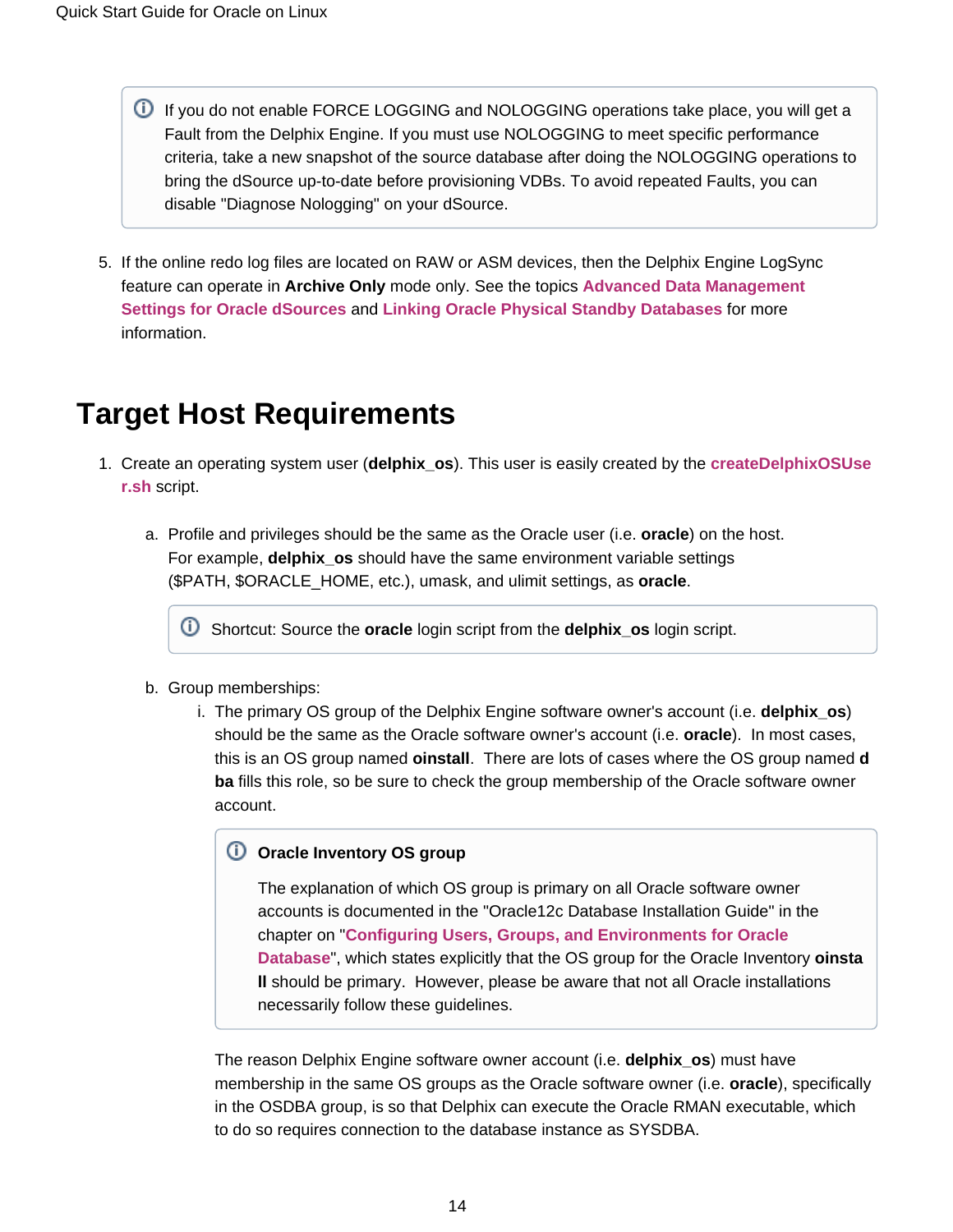OS accounts belonging to the OSDBA group can employ "OS authentication" when connecting to an Oracle database instance by specifying either username nor password (i. e. **rman target /**), thus eliminating the need to store or retrieve a SYSDBA password.

### **Oracle 12c**

For Oracle 12c and later versions of Oracle databases which provide better role separation, the **delphix\_os** user can also use OSBACKUPDBA as its primary group. This is typically the **backupdba** group on the host. For more information, please refer to the "Oracle12c Database Installation Guide" in the chapter subsection on "**[Extended Oracle Database Groups for Job Role Separation](http://docs.oracle.com/database/121/LADBI/usr_grps.htm#BABHDBFJ)**".

- ii. If the Oracle OSDBA group (typically **dba**) is not already the primary OS group of the Delphix software owner account (i.e. **delphix\_os**), then it must be set as a secondary group.
- iii. If the Oracle ASM ownership groups (typically **asmadmin** and **asmdba**) exist on the host, they should be assigned to the Delphix Engine software owner account (i.e. **delphix\_os**) as secondary groups.

### **Summary**

An excellent "rule of thumb" to follow is that the setup of OS groups for the Delphix Engine software owner account (i.e. **delphix\_os**) should be the same as for the Oracle software owner account (i.e. **oracle**).

- 2. There must be a directory on the target host where the Delphix Engine Toolkit can be installed, for example: /var/opt/delphix/Toolkit.
	- a. The **delphix\_os** user and primary OS group (i.e. **oinstall** or **dba**) must own the directory.
	- b. The directory must have permissions -rwxrwx--- (0770), but you can also use more permissive settings.
	- c. The directory should have 1.5GB of available storage: 400MB for the toolkit and 400MB for the set of logs generated by each client that runs out of the toolkit.
- 3. There must be a directory (e.g. "/delphix" or "/mnt/provision/") that will be used as a container for the NFS mount points that are created when provisioning a VDB to the target host.
	- a. The **delphix\_os** user and primary OS group (i.e. **oinstall** or **dba**) must own the directory.
	- b. The directory must have permissions -rwxrwx--- (0770), but you can also use more permissive settings.
	- c. There is no requirement for space in this directory, because NFS mount points take up no space
	- d. There must be no symbolic links in the path of this directory, because NFS can mount into a directory with symlinks in it's path, but cannot unmount.
	- e. It is permissible to use the Delphix Engine Toolkit directory (*see above*) for this purpose, as that mandatory directory already has the proper permissions and ownership.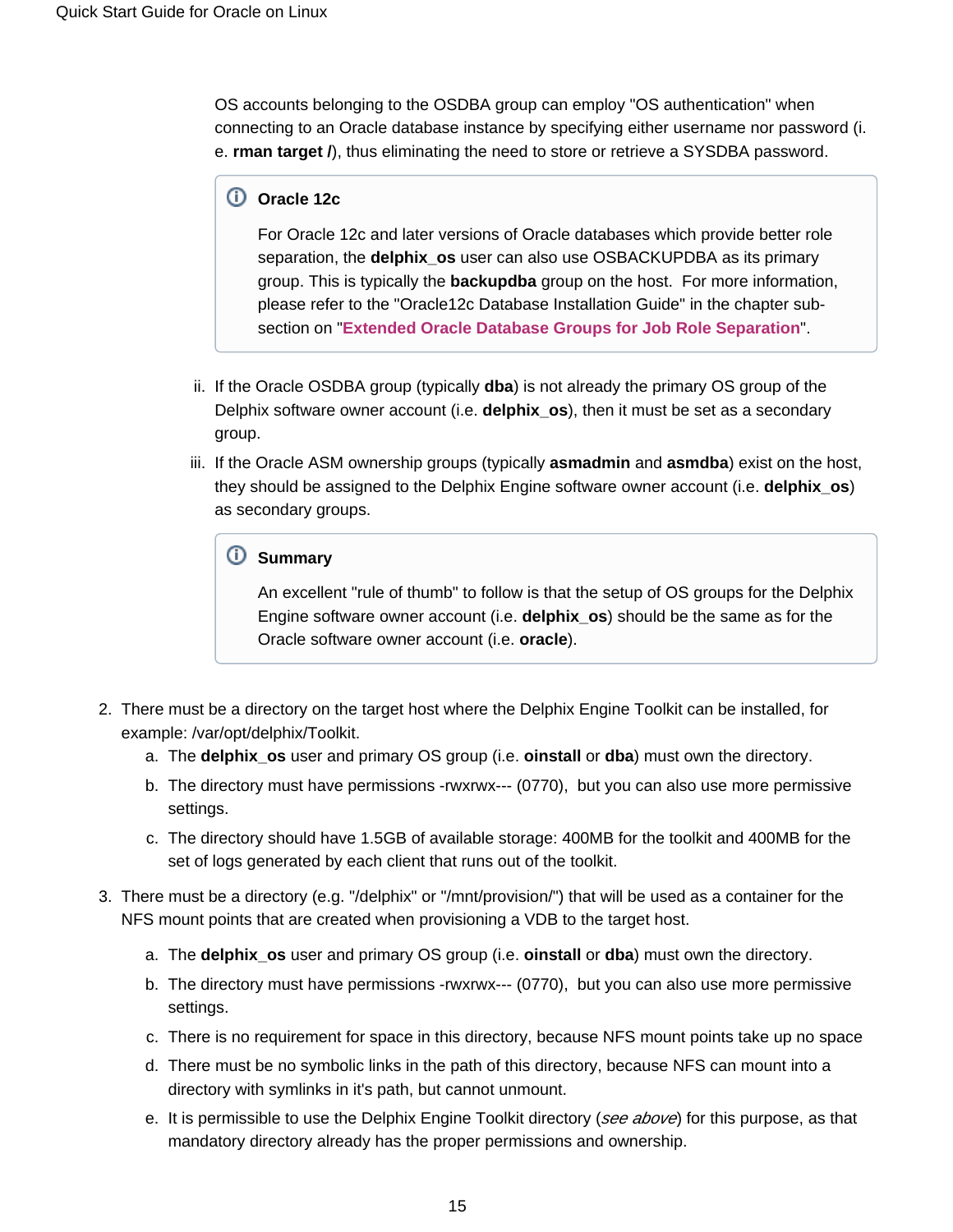- 4. The following permissions are usually granted via sudo authorization of the commands. See **[Sudo](https://docs.delphix.com/display/DOCS537/Sudo+Privilege+Requirements+for+Oracle+Environments)  [Privilege Requirements for Oracle Environments](https://docs.delphix.com/display/DOCS537/Sudo+Privilege+Requirements+for+Oracle+Environments)** for further explanation of the commands, and **[Sudo](https://docs.delphix.com/display/DOCS537/Sudo+File+Configuration+Examples+for+Oracle+Environments) [File Configuration Examples for Oracle Environments](https://docs.delphix.com/display/DOCS537/Sudo+File+Configuration+Examples+for+Oracle+Environments)** for examples of the /etc/sudoers file on different operating systems.
	- a. Permission to run mount, umount, mkdir, rmdir as super-user.
	- b. Permission to run pargs on Solaris hosts and ps on AIX, HP-UX, Linux hosts, as super-user.
	- c. If the target host is an AIX system, permission to run the nfso command as super-user.
- 5. Write permission to the \$ORACLE\_HOME/dbs directory (i.e. chmod g+w \$ORACLE\_HOME/dbs)
- 6. An Oracle listener process should be running on the target host. The listener's version should be equal to or greater than the highest Oracle version that will be used to provision a VDB.
- 7. As the Delphix Engine uses NFSv3 for mounting target host filesystems, the prerequisite packages to support NFSv3 client communication are required for normal operation, and the required services to support NFS client communications (including file locking) must be running. This includes:
	- i. portmapper / rpcbind
	- ii. status daemon (rpc.statd)
	- iii. NFS lock manager (rpc.lockd/lockmgr)
- 8. The Delphix Engine must be able to make an SSH connection to the target host (typically port 22).

## <span id="page-15-0"></span>**Deploy Hostchecker to Validate Delphix Requirements**

- 1. Download the appropriate **HostChecker tarball** for your engine from **<https://download.delphix.com/>**. T arballs follow the naming convention "hostchecker\_<OS>\_<processor>.tar". For example, if you are validating a linux x86 host you should download the hostchecker\_linux\_x86.tar tarball.
- 2. Create a working directory and extract the **HostChecker files** from the **HostChecker tarball**.

```
mkdir dlpx-host-checker
cd dlpx-host-checker/
tar -xf hostchecker_linux_x86.tar
```
3. Run the sh script contained within:

sh hostchecker sh

This will extract the JDK included in the tarball (if necessary) and invoke the HostChecker.

```
ora10205@bbdhcp:/home/ora10205/hostchecker-> sh hostchecker.sh
Extracting the JDK from the tarball jdk-6u45-linux-i586.tar.gz.
```
#### **Don't Run as Root**

⊗

Do not run the HostChecker as root; this will cause misleading or incorrect results from many of the checks.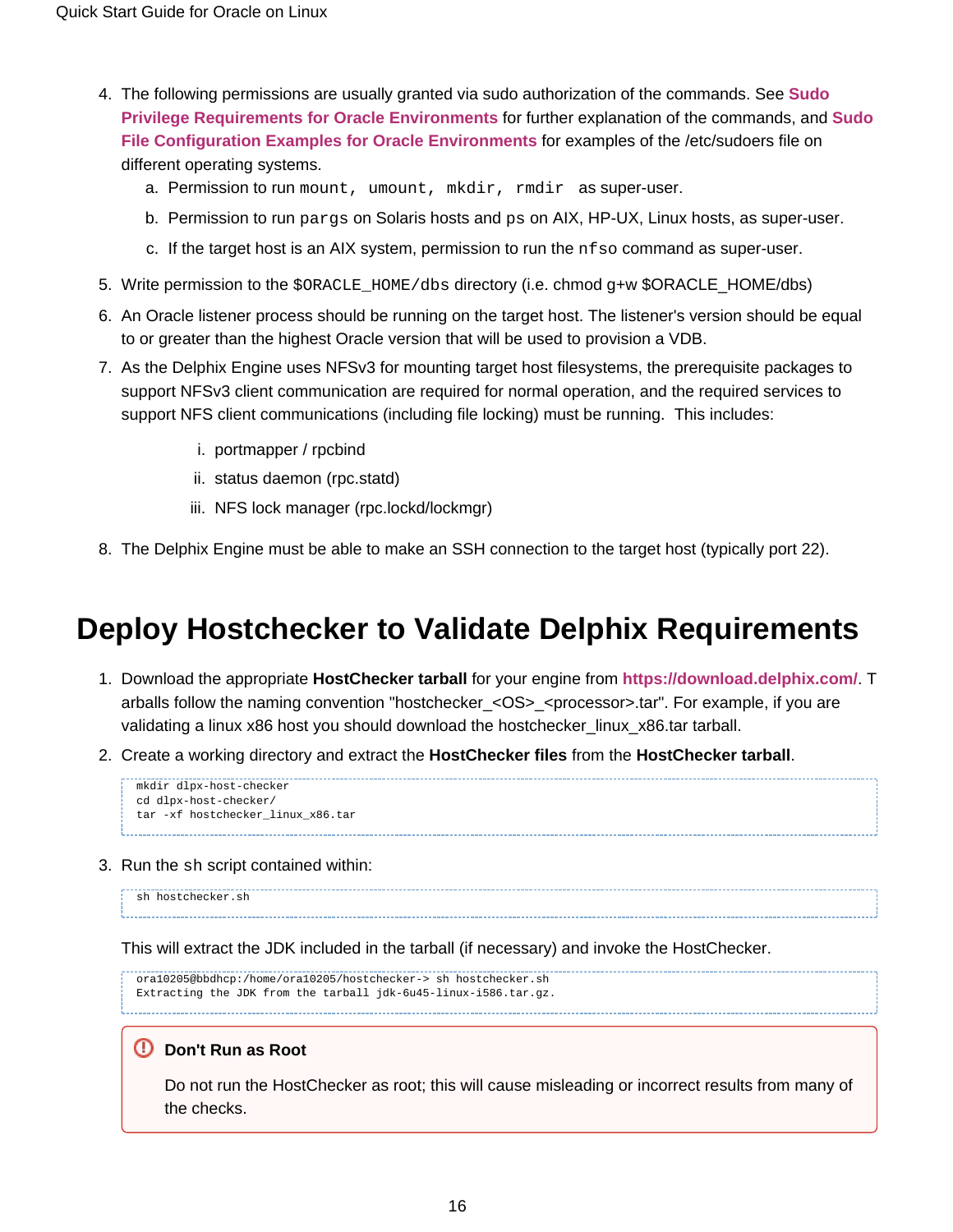4. Select which **checks** you want to run.

#### **■** Run Tests without the Interface

You can also run checks without spawning the interface. Enter --help to get a list of arguments you can pass to the HostChecker.

- 5. As the checks are made, enter the requested **arguments**.
- 6. Read the output of the check.

The general format is that severity increases as you scroll down the output. First comes informational output, then warnings, then errors.

#### **Internal Errors**

If you see a message that starts with Internal Error, forward it to Delphix Support immediately. This represents a potential bug in the HostChecker, and not necessarily a problem with your environment.

- 7. Error or warning messages will explain any possible problems and how to address them. Resolve the issues that the HostChecker describes. Do not be surprised or undo your work if more errors appear the next time you run HostChecker, because the error you just fixed may have been masking other problems.
- 8. Repeat steps 3 7 until all the checks return no errors or warnings.

# <span id="page-16-0"></span>**Adding Oracle Source and Target Environments**

Follow the steps below to add **both** source and target environments for Oracle.

- 1. Login to the **Delphix Management** application.
- 2. Click **Manage**.
- 3. Select **Environments**.
- 4. Click the **Plus** icon next to **Environments**.
- 5. In the **Add Environment** dialog, select **Unix/Linux**.
- 6. Select **Standalone Host** or **Oracle Cluster**, depending on the type of environment you are adding.
- 7. For standalone Oracle environments enter the **Host IP** address.
- 8. For Oracle RAC environments, enter the **Node Address** and **Cluster Home.**
- 9. Enter an optional **Name** for the environment.
- 10. Enter the **SSH** port.

The default value is **22**.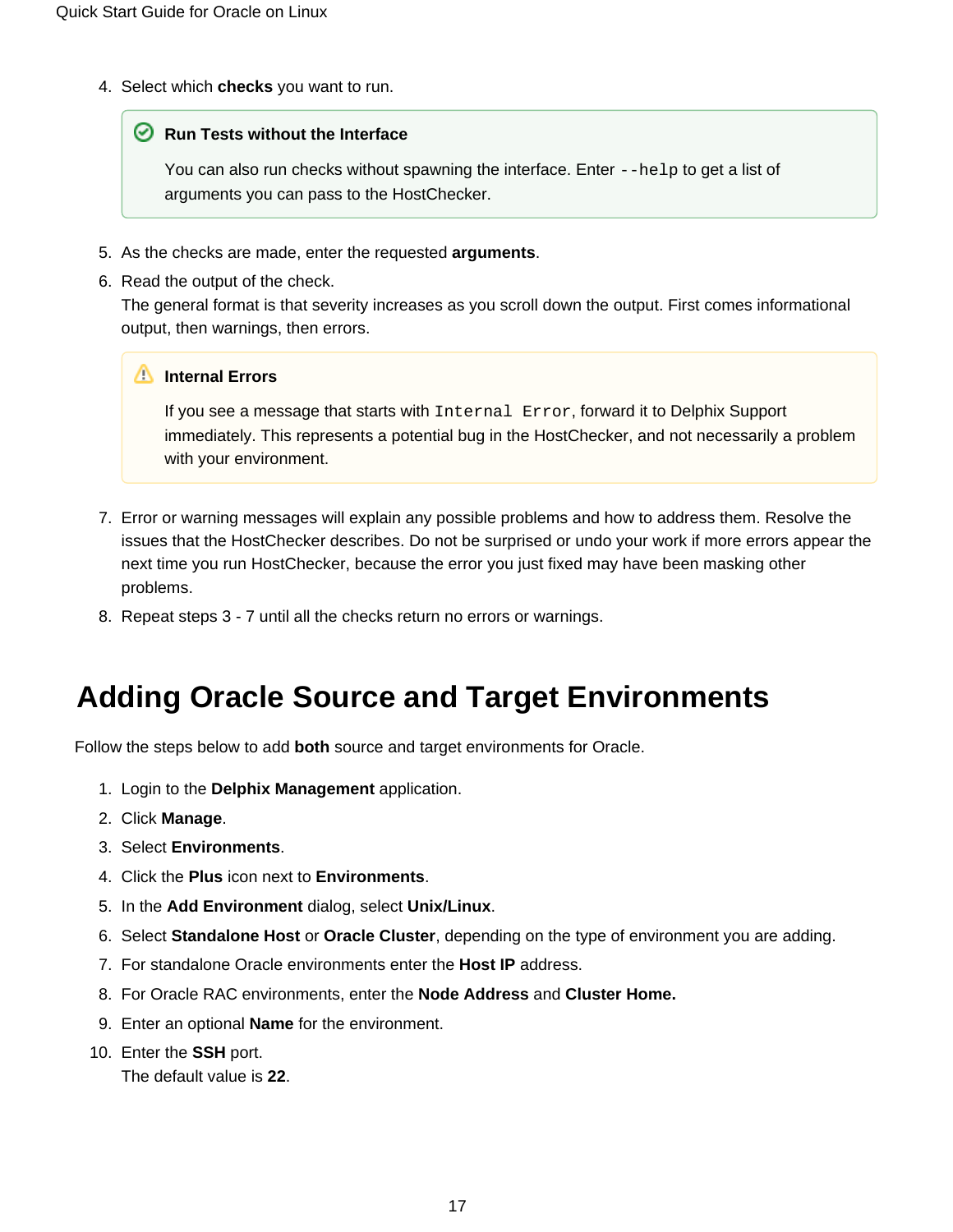- 11. Enter a **Username** for the environment. See **[Requirements for Oracle Target Hosts and Databases](https://docs.delphix.com/display/DOCS537/Requirements+for+Oracle+Target+Hosts+and+Databases)** for more information on the required privileges for the environment user.
- 12. Select a **Login Type**.

For **Password**, enter the password associated with the user in Step 10.

a. Select **Public Key** for the **Login Type.** b. Click **View Public Key**. c. Copy the public key that is displayed, and append it to the end of your  $\sim$  / . ssh i. Run chmod 600 authorized\_keys to enable read and write privileges for your ii. Run chmod  $755 \sim$  to make your home directory writable only by your user. **Using Public Key Authentication** If you want to use public key encryption for logging into your Unix-based environment: /authorized\_keys file. If this file does not exist, you will need to create it. user. The public key needs to be added only once per user and per environment.

- 13. For **Password Login**, click **Verify Credentials** to test the username and password.
- 14. Enter a **Toolkit Path**.

The toolkit directory stores scripts used for Delphix Engine operations, and should have a persistent working directory rather than a temporary one. The toolkit directory will have a separate sub-directory for each database instance. The toolkit path must have 0770 permissions and at least 345MB of free space.

15. Click **Submit**.

# <span id="page-17-0"></span>**Linking an Oracle Data Source**

- 1. Login to the **Delphix Management** application.
- 2. Click **Manage**.
- 3. Select **Datasets**.
- 4. Click the **plus** icon.
- 5. Select **Add dSource**.
- 6. In the **Add dSource** wizard, select the source database.

#### **C** Changing the Environment User

If you need to change or add an environment user for the source database, see **[Managing](https://docs.delphix.com/display/DOCS537/Managing+Oracle+Environment+Users)  [Oracle Environment Users](https://docs.delphix.com/display/DOCS537/Managing+Oracle+Environment+Users)**.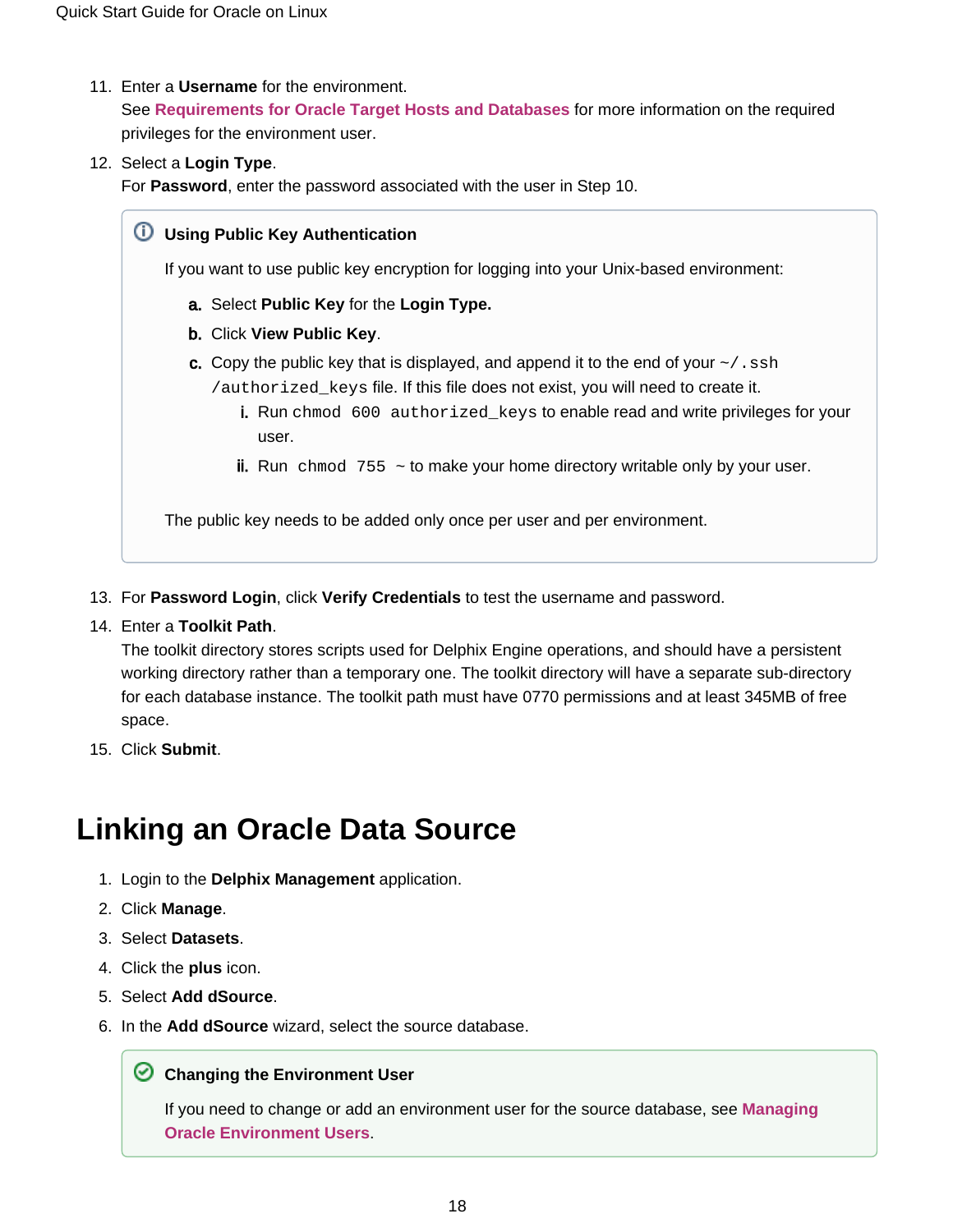- 7. Enter your login credentials for the source database and click **Verify Credentials**. If you are linking a mounted standby, Click **Next**. See the topics under **[Linking Oracle Physical](https://docs.delphix.com/display/DOCS537/Linking+Oracle+Physical+Standby+Databases)  [Standby Databases](https://docs.delphix.com/display/DOCS537/Linking+Oracle+Physical+Standby+Databases)** for more information about how the Delphix Engine uses non-SYS login credentials.
- 8. Enter an name for your dSource.
- 9. Select a **Database Group** for the dSource.
- 10. Click **Next**.

Adding a dSource to a database group lets you set Delphix Domain user permissions for that database and its objects, such as snapshots. See the topics under **[Users, Permissions, and Policies](https://docs.delphix.com/display/DOCS537/Users%2C+Permissions%2C+and+Policies)** for more information.

- 11. In **Add dSource/Add Environment wizard**, you can set the **Toolkit Path** to /tmp (or any unused directory).
- 12. Select an **Initial Load** option.

By default, the initial load takes place upon completion of the linking process. Alternatively, you can set the initial load to take place according to the SnapSync policy, for example if you want the initial load to take place when the source database is not in use, or after a set of operations have taken place.

#### 13. Select a **SnapSync** policy.

For more information, see **[Advanced Data Management Settings for Oracle dSources](https://docs.delphix.com/display/DOCS537/Advanced+Data+Management+Settings+for+Oracle+dSources)**.

- 14. Click **Next**.
- 15. Review the **dSource Configuration** and **Data Management** information, and then click **Submit**. The Delphix Engine will initiate two jobs, **DB\_Link** and **DB\_Sync,** to create the dSource. You can monitor these jobs by clicking **Active Jobs** in the top menu bar, or by selecting **System > Event Viewer** . When the jobs have successfully completed, the database icon will change to a dSource icon on the **Environments > Databases** screen, and the dSource will be added to the list of **Datasets** under its assigned group.

After you have created a dSource, you can view information about it on the dSource's **Configuration** tab, where you can also modify its policies and permissions. The **Configuration** tab provides information such as the **Source Database** and **Data Management** configuration. For more information, see **[Advanced Data Management Settings for Oracle dSources](https://docs.delphix.com/display/DOCS537/Advanced+Data+Management+Settings+for+Oracle+dSources)**.

# <span id="page-18-0"></span>**Provisioning an Oracle VDB**

- 1. Login to the **Delphix Management** application.
- 2. Select **Manage > Datasets**.
- 3. In the **Datasets** panel on the left-hand side, click the **group** containing the dSource or VDB from which you want to provision.
- 4. Click the **TimeFlow** tab.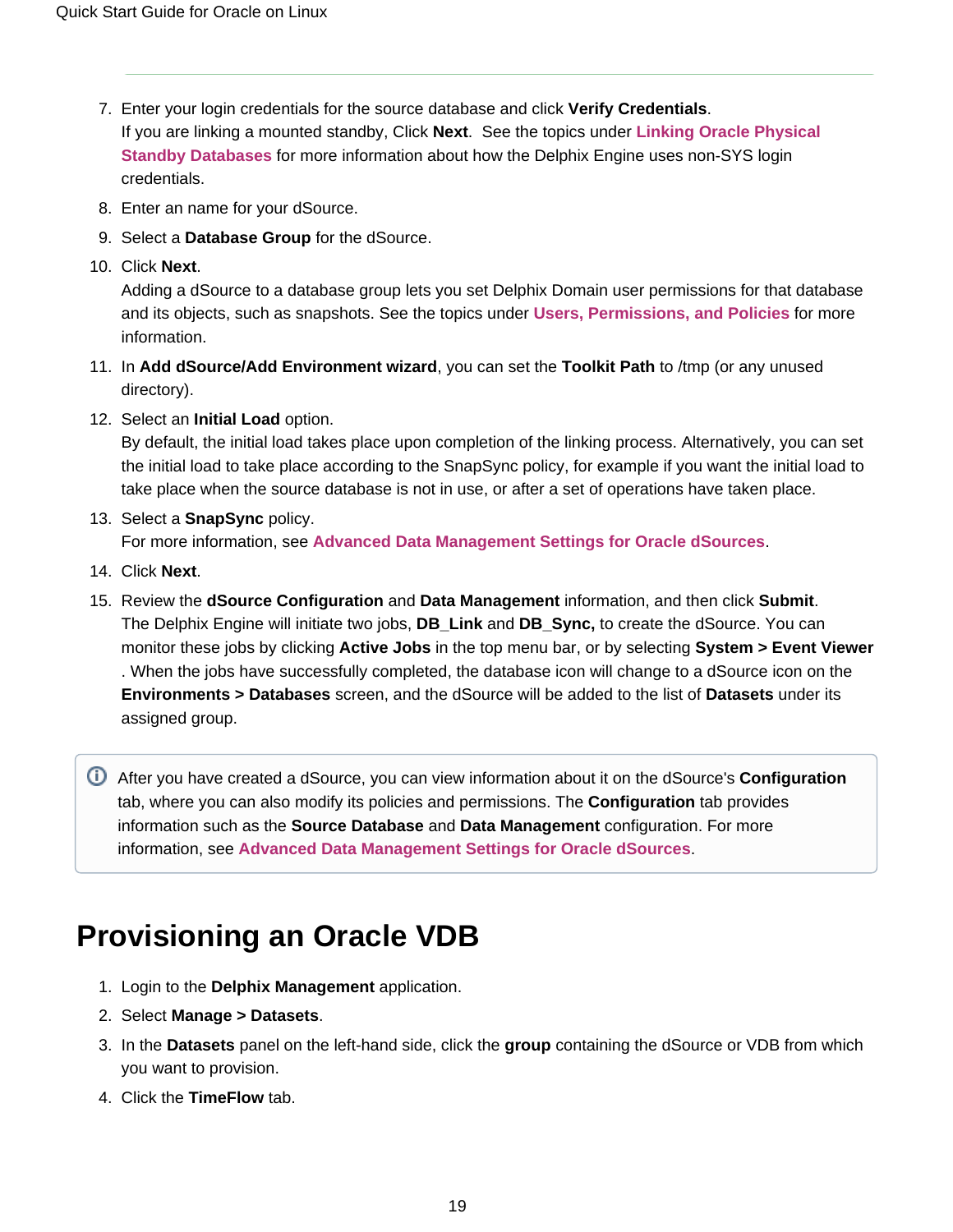5. Select a **snapshot**.

For more information on provisioning options, see **Provisioning by Snapshot and LogSync** in this topic.

You can take a snapshot of the dSource from which to provision. To do so, click the **Camera** icon.

6. **Optional:** Select ■ to open LogSync timeline.

| Shield DB 2.0                 |                        |        |    |                                         |               |    |                      |                                                        |
|-------------------------------|------------------------|--------|----|-----------------------------------------|---------------|----|----------------------|--------------------------------------------------------|
| Timeflow                      |                        | Status |    |                                         | Configuration |    |                      |                                                        |
|                               | View: All snapshots    |        |    |                                         |               |    |                      |                                                        |
| JAN 3, 2019<br>$\checkmark$   |                        |        |    |                                         |               |    |                      | 1 Snapshot                                             |
| இ                             | Jan 3, 2019 1:37:07 PM |        |    |                                         |               |    |                      | G.<br>喕<br>$\blacktriangleleft$<br>$\times$<br>$\odot$ |
|                               | ≺                      |        |    | January 2019<br>Sun Mon Tue Wed Thu Fri |               |    | $\rightarrow$<br>Sat | 37:07 PM                                               |
|                               | 30                     | 31     | 01 | 02                                      |               | 04 | 05                   |                                                        |
| $\bullet$                     | 06                     | 07     | 08 | 09                                      | 10            | 11 | 12                   |                                                        |
|                               | 13                     | 14     | 15 | 16                                      | 17            | 18 | 19                   |                                                        |
| $\vee$ JAN 2,                 | 20                     | 21     | 22 | 23                                      | 24            | 25 | 26                   | 1 Snapshot                                             |
|                               | 27                     | 28     | 29 | 30                                      | 31            | 01 | 02                   |                                                        |
| G                             | 03                     | 04     | 05 | 06                                      | 07            | 08 | 09                   |                                                        |
|                               |                        |        |    |                                         | Time          |    | Close                | <b>Refresh Point</b>                                   |
| DEC 30, 2018<br>$\rightarrow$ |                        |        |    |                                         |               |    |                      | 1 Snapshot                                             |

- 7. Select <sup>O</sup> to provision from a point of time within a snapshot. You can select by date or time.
- 8. Click  $\Box$  and the **Provision VDB** wizard will open:
	- a. For **Oracle Single Instance** the fields **Installation Home**, **Database Unique Name**, **SID**, **Databa se Name**, **Mount Base**, and **Environment User** will auto-populate with information from the parent.
	- b. For **Oracle RAC** the fields **Installation Home**, **Database Unique Name**, **SID**, **Database Name**, **Mount Base**, **Instance Number, Instance Name** and **Environment User** will auto-populate with information from the parent.

| M | <b>Editable Fields in the VDB Provision Wizard</b>               |
|---|------------------------------------------------------------------|
|   | The following fields are editable:                               |
|   | Installation Home (need to have an additional compatible target) |
|   | Database Unique Name                                             |
|   | <b>SID</b>                                                       |
|   |                                                                  |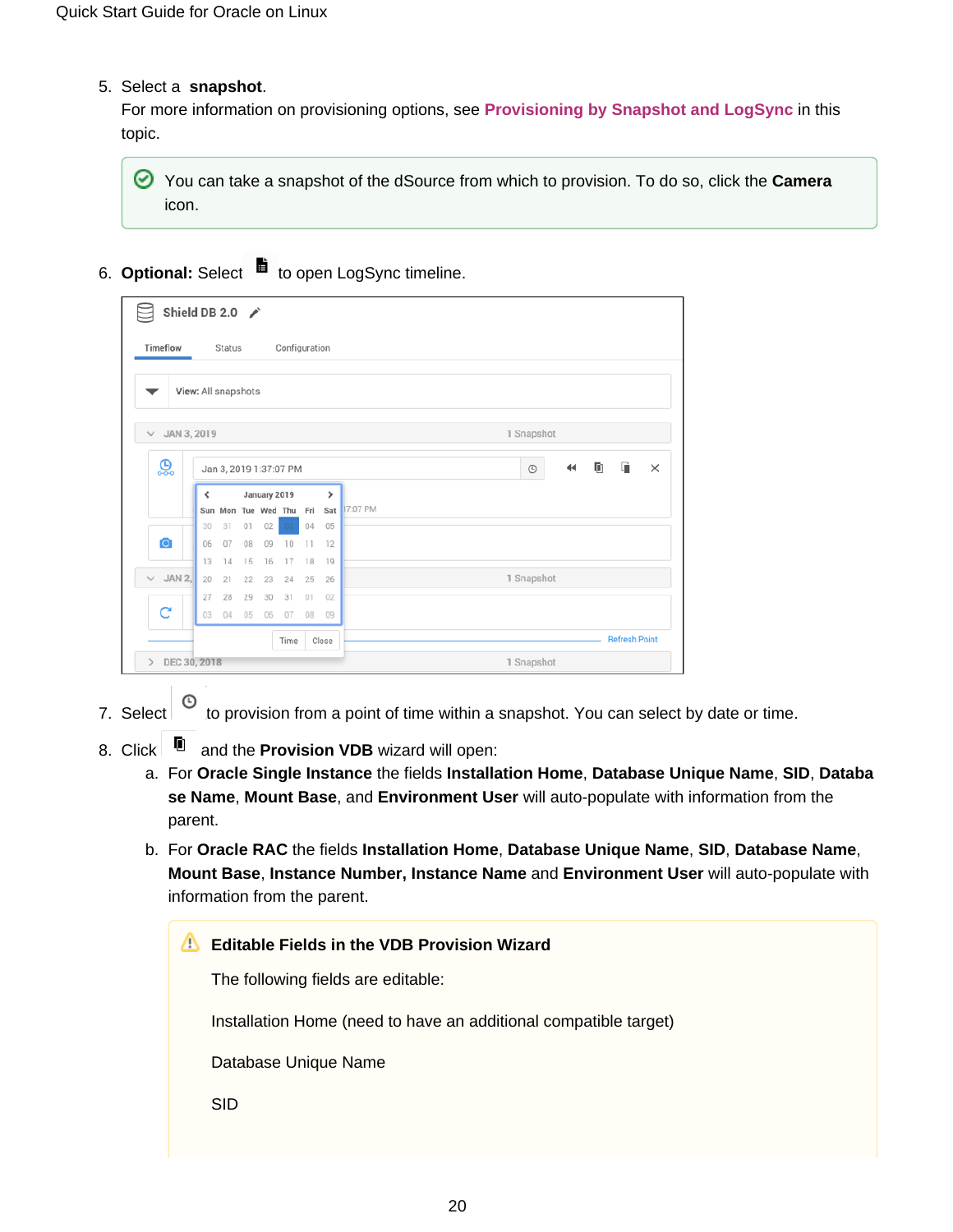Database Name Mount Base Instance Number (RAC Only) Instance Name (RAC Only)

- 9. If you need to add a new target environment for the VDB, click the green **Plus** icon next to the **Filter Target** field, and follow the instructions in **[Adding an Oracle Single Instance or RAC Environment](https://docs.delphix.com/display/DOCS537/Adding+an+Oracle+Single+Instance+or+RAC+Environment)** .
- 10. Review the information for **Installation Home**, **Database Unique Name**, **SID**, and **Database Name**. Edit as necessary.
- 11. Review the **Mount Base** and **Environment User**. Edit as necessary. The Environment User must have permissions to write to the specified Mount Base, as described in **[Req](https://docs.delphix.com/display/DOCS537/Requirements+for+Oracle+Target+Hosts+and+Databases) [uirements for Oracle Target Hosts and Databases](https://docs.delphix.com/display/DOCS537/Requirements+for+Oracle+Target+Hosts+and+Databases)**. You may also want to create a new writeable directory in the target environment with the correct permissions and use that as the Mount Base for the VDB.
- 12. Select **Provide Privileged Credentials** if you want to use login credentials on the target environment that are different from those associated with the **Environment User**.
- 13. Click **Advanced** to customize the VDB online log size and log groups, archivelog mode, local\_listener parameter (TCP/IPC protocol addresses), additional VDB configuration settings or file mappings, or custom environment variables. For more information, see **[Customizing Oracle VDB Configuration Settings](https://docs.delphix.com/display/DOCS537/Customizing+Oracle+VDB+Configuration+Settings)**, **[Customizing VDB File](https://docs.delphix.com/display/DOCS537/Customizing+VDB+File+Mappings)  [Mappings](https://docs.delphix.com/display/DOCS537/Customizing+VDB+File+Mappings)**, and **[Customizing Oracle VDB Environment Variables](https://docs.delphix.com/display/DOCS537/Customizing+Oracle+VDB+Environment+Variables)**.
	- If you are provisioning to a target environment that is running a Linux OS, you will need to compare the SGA\_TARGET configuration parameter with the shared memory size in /dev/shm. The shared memory configured on the target host should match the SGA memory target. You can check the Linux OS shared memory size with the command df -k /dev/shm and the SGA\_TARGET configuration parameter by opening the **Advanced** settings and then finding the value for SGA\_TARGET under **VDB Configuration Templates**.
- 14. Click **Next**.
- 15. Select a **Target Group** for the VDB.
- 16. Enable Auto VDB Restart to allow the VDB to be automatically restarted when target host reboot is detected by Delphix.
- 17. Click Next.
- 18. Select a **Snapshot Policy** for the VDB.
- 19. Click **Next**.
- 20. Enter any operations that should be run at Hooks during the provisioning process. For more information, see **[Customizing Oracle Management with Hook Operations](https://docs.delphix.com/display/DOCS537/Customizing+Oracle+Management+with+Hook+Operations)**.
- 21. Click **Next**.